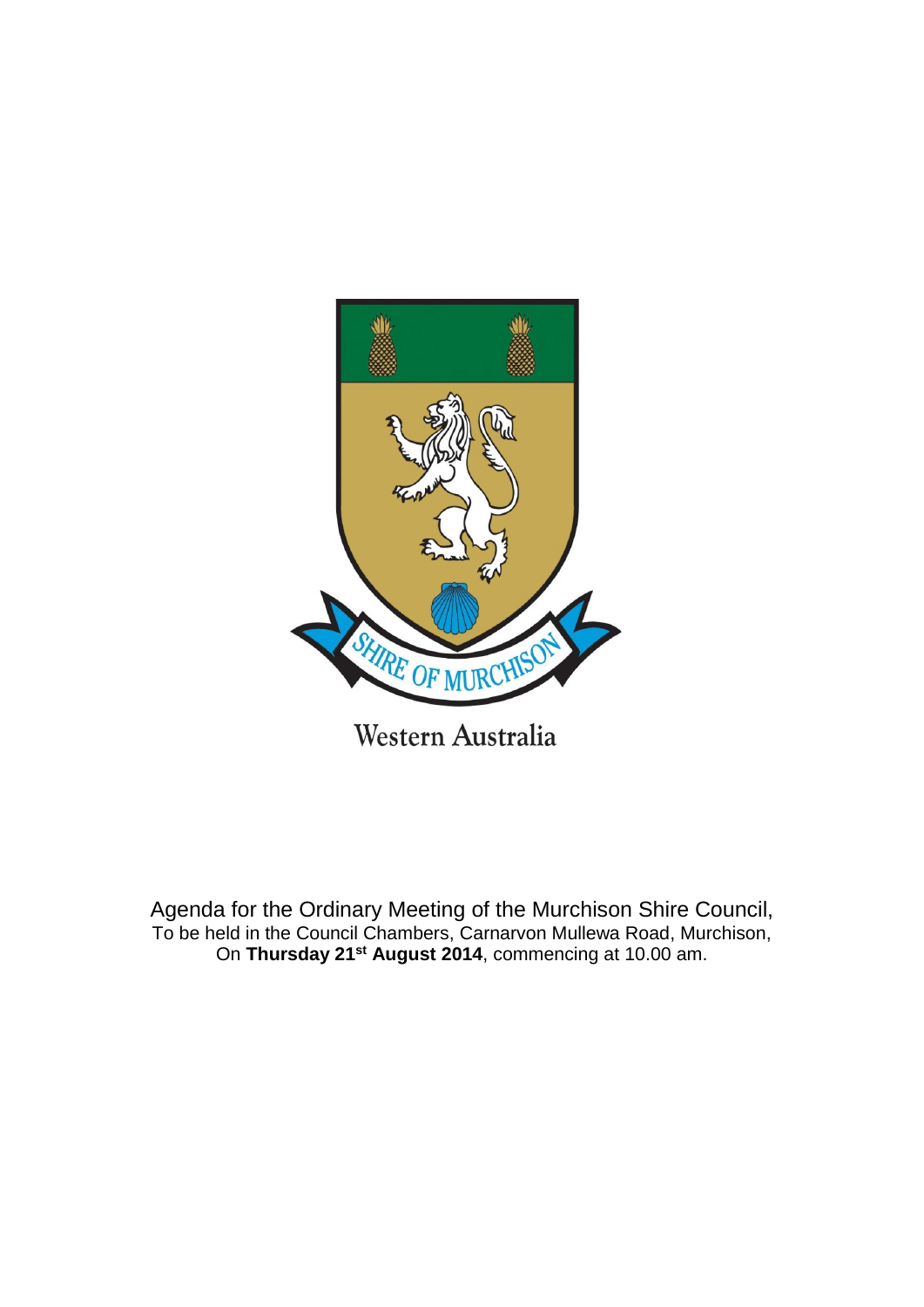# **TABLE OF CONTENTS**

| 1.              | DECLARATION OF OPENING/ANNOUNCEMENT OF VISITORS 3                                           |    |
|-----------------|---------------------------------------------------------------------------------------------|----|
| 2.              | RECORD OF ATTENDANCE/APOLOGIES/LEAVE OF ABSENCE 3                                           |    |
| 3.              | RESPONSE TO PREVIOUS PUBLIC QUESTIONS TAKEN ON NOTICE 3                                     |    |
| 4.              |                                                                                             |    |
|                 | 4.1                                                                                         |    |
| 5.              |                                                                                             |    |
| 6.              |                                                                                             |    |
| 7.              | NOTICE OF ITEMS TO BE DISCUSSED BEHIND CLOSED DOORS3                                        |    |
| 8.              |                                                                                             |    |
|                 | 8.1                                                                                         |    |
| 9.              | ANNOUNCEMENTS BY PRESIDING PERSON WITHOUT DISCUSSION4                                       |    |
| 10.             |                                                                                             |    |
| 11.             |                                                                                             |    |
| 12.             |                                                                                             |    |
| 13.             |                                                                                             |    |
|                 | 13.1                                                                                        |    |
|                 | 13.2                                                                                        |    |
| 14 <sub>1</sub> |                                                                                             |    |
|                 | 14.1                                                                                        |    |
|                 | 14.2                                                                                        |    |
| 15.             |                                                                                             |    |
|                 | 15.1<br>15.2                                                                                |    |
|                 |                                                                                             |    |
|                 | 16.1                                                                                        |    |
|                 | Accounts Paid during the period since the last list was adopted/endorsed by Council<br>16.2 | 10 |
|                 |                                                                                             |    |
|                 | Tender Supply of Freight Services to Murchison Settlement11<br>17.1                         |    |
|                 | 17.2                                                                                        |    |
|                 | 17.3                                                                                        |    |
|                 | 17.4                                                                                        |    |
|                 |                                                                                             |    |
|                 | 18.1                                                                                        |    |
|                 | 18.2                                                                                        |    |
|                 | 18.3                                                                                        |    |
| 19.             |                                                                                             |    |
| 20.             |                                                                                             |    |
| 21.             |                                                                                             |    |
| 22.             |                                                                                             |    |
|                 | Annual Review of Performance of the Chief Executive Officer21<br>22.1                       |    |
| 23.             |                                                                                             |    |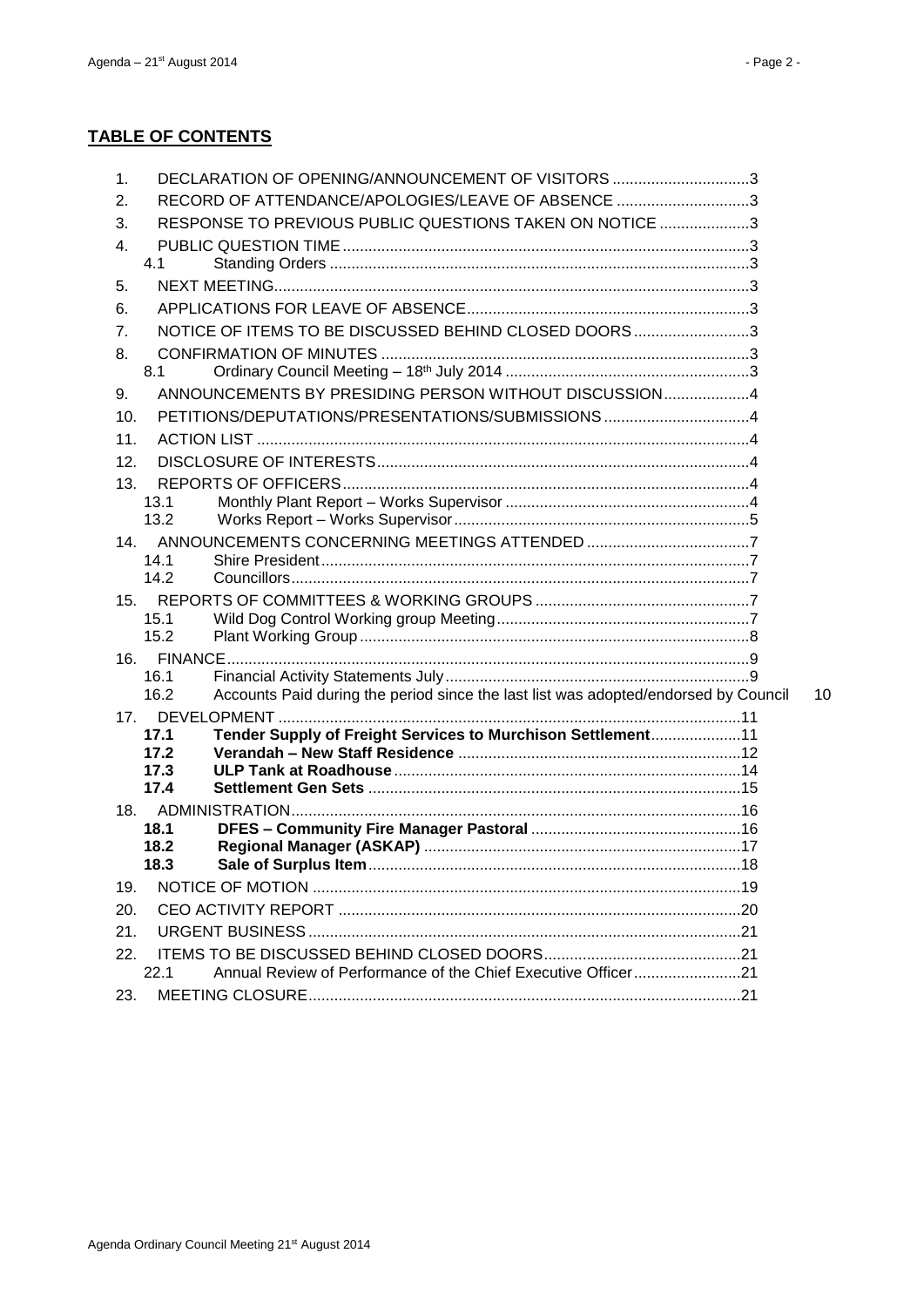# <span id="page-2-0"></span>**1. DECLARATION OF OPENING/ANNOUNCEMENT OF VISITORS**

## <span id="page-2-1"></span>**2. RECORD OF ATTENDANCE/APOLOGIES/LEAVE OF ABSENCE**

# <span id="page-2-2"></span>**3. RESPONSE TO PREVIOUS PUBLIC QUESTIONS TAKEN ON NOTICE**

Nil.

# <span id="page-2-3"></span>**4. PUBLIC QUESTION TIME**

#### <span id="page-2-4"></span>**4.1 Standing Orders**

*Council Decision:*

**Moved: Councillor Seconded: Councillor**

**That the following Local Law-Standing Orders 2001 be stood down:**

8.2 Limitation on the number of speeches

8.3 Duration of speeches

**Carried/Lost For: Against:**

## <span id="page-2-5"></span>**5. NEXT MEETING**

The next meeting is scheduled for Friday 19th September 2014.

# <span id="page-2-6"></span>**6. APPLICATIONS FOR LEAVE OF ABSENCE**

#### <span id="page-2-7"></span>**7. NOTICE OF ITEMS TO BE DISCUSSED BEHIND CLOSED DOORS**

Item 22.1 – Consideration of a matter affecting an employee LGA s.5.23 (2) (a). *(2) If a meeting is being held by a council or by a committee referred to in subsection (1)(b), the council or committee may close to members of the public the meeting, or part of the meeting, if the meeting or the part of the meeting deals with any of the following —*

*(a) a matter affecting an employee or employees;*

#### <span id="page-2-8"></span>**8. CONFIRMATION OF MINUTES**

#### <span id="page-2-9"></span>**8.1 Ordinary Council Meeting – 18th July 2014**

#### **Background:**

Minutes of the Ordinary Meeting of Council have previously been circulated to all Councillors.

#### **Recommendation:**

That the minutes of the Ordinary Council meeting held on 18<sup>th</sup> July 2014 be confirmed as an accurate record of proceedings

#### **Voting Requirements:**

Simple majority

| <b>Council Decision:</b><br><b>Moved: Councillor</b> | <b>Seconded: Councillor</b> |                 |
|------------------------------------------------------|-----------------------------|-----------------|
| $\mathbf{r}$                                         |                             |                 |
| <b>Carried/Lost</b>                                  | For:                        | <b>Against:</b> |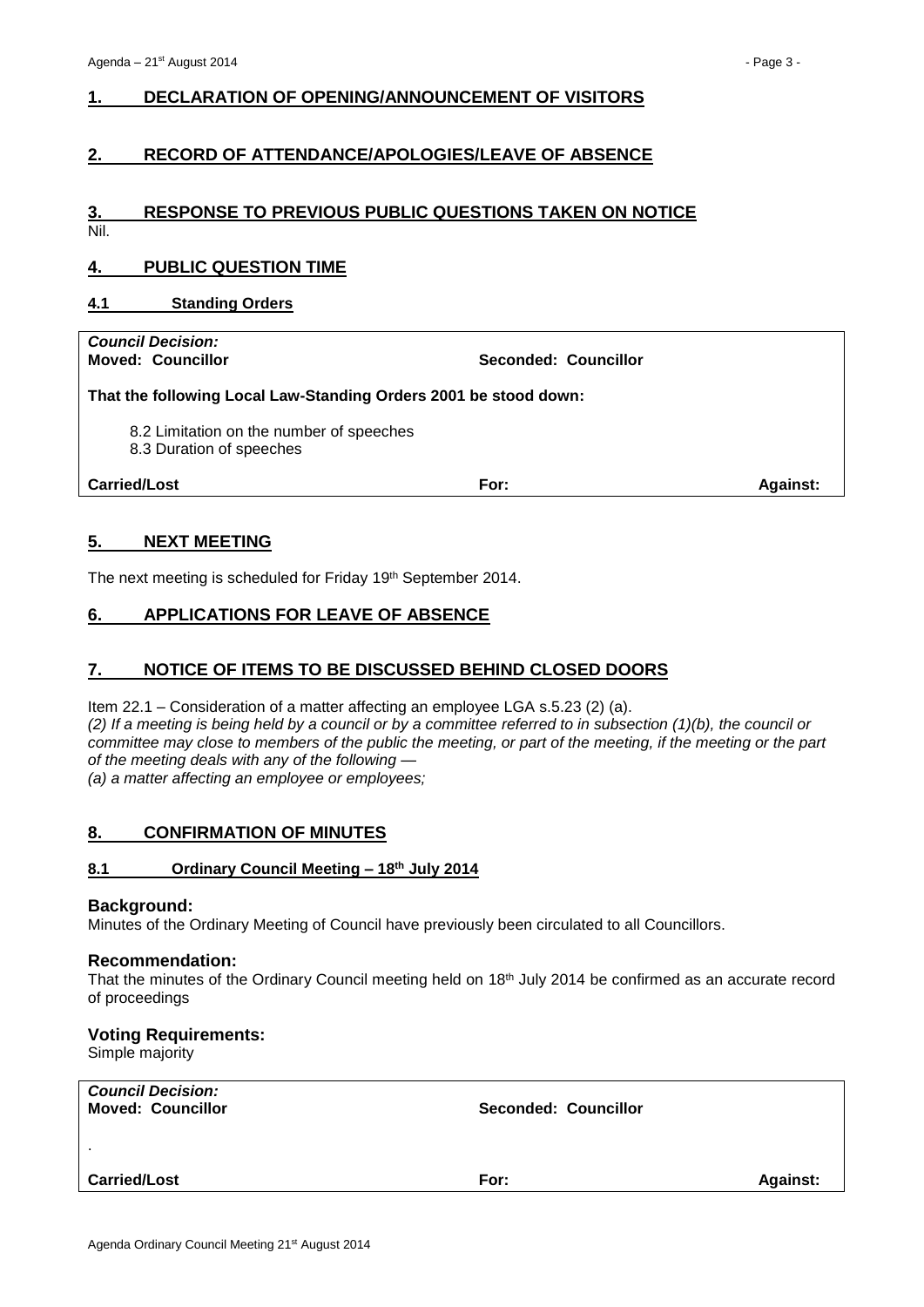# <span id="page-3-0"></span>**9. ANNOUNCEMENTS BY PRESIDING PERSON WITHOUT DISCUSSION**

## <span id="page-3-1"></span>**10. PETITIONS/DEPUTATIONS/PRESENTATIONS/SUBMISSIONS**

## <span id="page-3-2"></span>**11. ACTION LIST**

| <b>No</b> | <b>Item</b>                                                         | <b>Action</b>                                                                                                                                                                                                                                                                                                                                                                                               | <b>Status</b>                         |
|-----------|---------------------------------------------------------------------|-------------------------------------------------------------------------------------------------------------------------------------------------------------------------------------------------------------------------------------------------------------------------------------------------------------------------------------------------------------------------------------------------------------|---------------------------------------|
| 1.        | <b>Classification of Pindar</b><br>Beringarra Road                  | Pindar – Beringarra programme of works being<br>established.                                                                                                                                                                                                                                                                                                                                                | Ongoing                               |
| 2.        | <b>Establishment of Working</b><br>Group for Accident<br>Prevention | Following Annual Electors Meeting 2013 -<br>community wished to set up an accident<br>prevention group to help work towards road<br>safety and reduced RTA's. 4 people volunteered<br>but as yet no action. Had been envisaged this<br>would be a community group to provide<br>suggestions/ideas to Council but the CEO will call<br>an inaugural meeting and help with initial set up<br>to get it going. | Inaugural meeting<br>being scheduled. |
| 3.        | <b>Community Project Officer</b>                                    | Community or Council to investigate the options<br>for moving towards having a Community project<br>Officer. Working group needed to nut out the<br>definitions of the position in order to progress it.                                                                                                                                                                                                    | Inaugural meeting<br>being scheduled. |

## **Recommendation:**

That the Action List be accepted.

## **Voting Requirements:**

Simple majority

| <b>Council Decision:</b><br><b>Moved: Councillor</b> | <b>Seconded: Councillor</b> |          |
|------------------------------------------------------|-----------------------------|----------|
| <b>Carried/Lost</b>                                  | For:                        | Against: |

# <span id="page-3-3"></span>**12. DISCLOSURE OF INTERESTS**

# <span id="page-3-4"></span>**13. REPORTS OF OFFICERS**

# <span id="page-3-5"></span>**13.1 Monthly Plant Report – Works Supervisor**

| <b>July 2014</b>         |      | <b>Hours</b> |                                     |         |          |                        | <b>YTD</b> |              |             |
|--------------------------|------|--------------|-------------------------------------|---------|----------|------------------------|------------|--------------|-------------|
|                          |      |              | <b>Total</b><br>End<br><b>Start</b> |         |          | <b>Operating Costs</b> |            |              |             |
| <b>Plant Item</b>        | Year | <b>Rego</b>  | 1 July '14                          | Hrs/kms | Hrs/km   | <b>Month</b>           | <b>YTD</b> | <b>Plant</b> | <b>Fuel</b> |
| Cat Grader 12H P.02      | 2005 | MU 141       | 11288                               | 11288   | 11437    | 149                    | 149        | 729.94       | 4040.68     |
| Cat Grader 12M P.03      | 2008 | MU 51        | 7398                                | 7398    | 7523     | 125                    | 125        | 3950.40      | 2219.18     |
| <b>Volvo Loader P.27</b> | 2006 | MU 65        | 6386                                | 6386    | 6496     | 110                    | 110        | 2696.44      | 545.63      |
| Komatsu Dozer P.11       | 1997 |              | 8208                                |         | not used |                        | 8208       | 1575.00      | 1313.87     |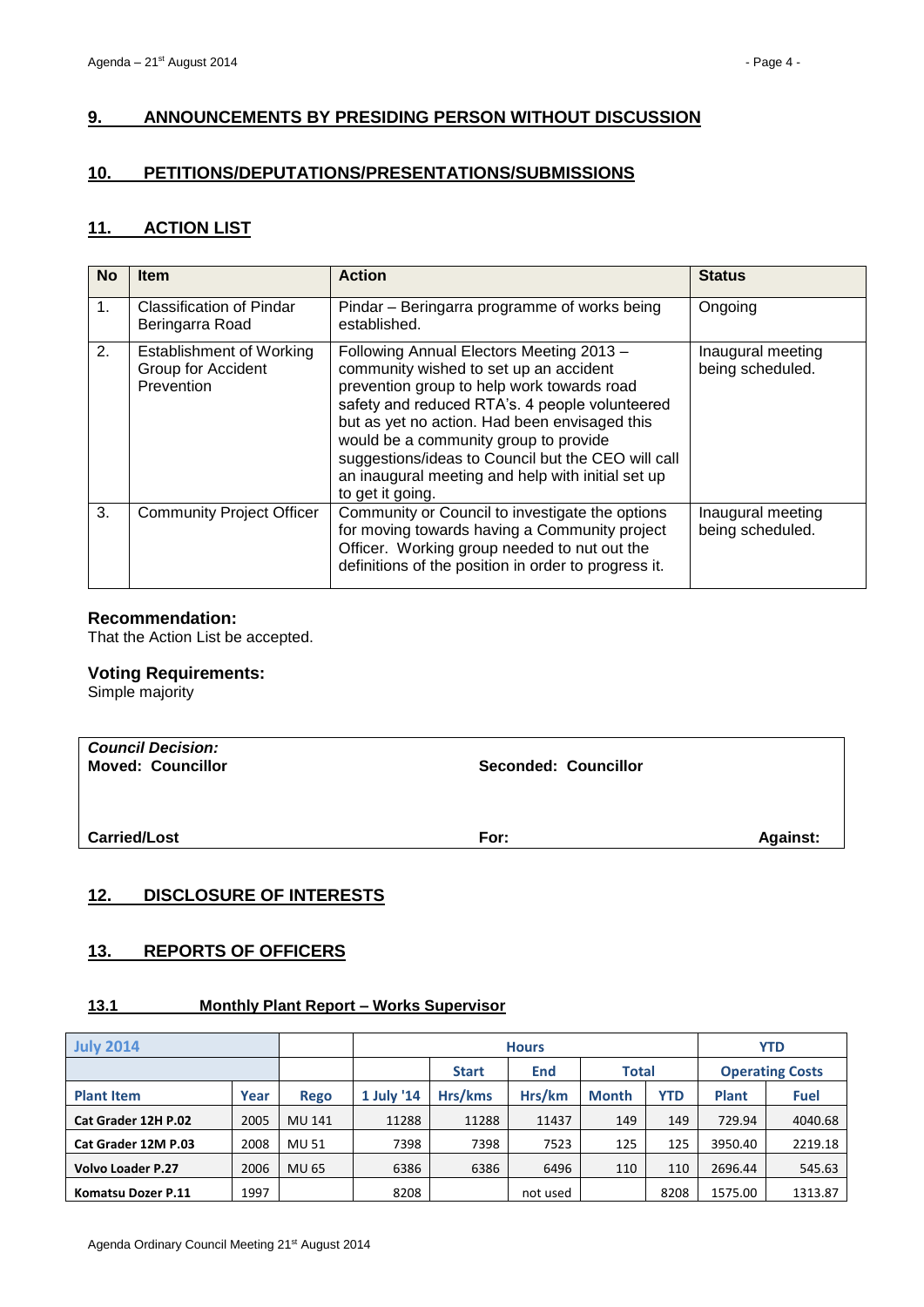| <b>Bomag Padfoot P.68</b>       | 2013 | 1EIG124         | 345         | 345         | 400          | 55           | 55          | 264.00  | 1137.42  |
|---------------------------------|------|-----------------|-------------|-------------|--------------|--------------|-------------|---------|----------|
| JD Grader P.01                  | 2011 | MU 121          | 4650        | 4650        | 4804         | 154          | 154         | 729.01  | 4048.82  |
| <b>Bomag Roller P.43</b>        | 2012 | 1DVH736         | 1757        | 1757        | 1830         | 73           | 73          | 332.80  | 571.42   |
| Cat 938G Loader P.41            | 2004 | MU 193          | 4389        | 4389        | 4405         | 16           | 16          | 0.00    | 276.89   |
| Kenworth P/Mover P.61           | 2004 | <b>MU 000</b>   | 31510       | 31510       | 31668        | 158          | 158         | 0.00    | 2946.70  |
| Iveco P/Mover P.09              | 2003 | 1AGW988         | 283980      | 283980      | 284310       | 330          | 330         | 523.32  | 207.67   |
| Nissan UD P.07                  | 2009 | 000 MU          | 167522      | 167522      | 168284       | 762          | 762         | 290.05  | 1197.14  |
| <b>Iveco Tipper Conv P.10</b>   | 2004 | <b>MU00</b>     | 168987      | 168987      | 169838       | 851          | 851         | 0.00    | 3115.00  |
| Generator 1-110kva              | 2011 |                 | 13642       | 13642       | 13704        | 62           | 62          | 1956.62 | 11333.45 |
| Generator 2-110kva              | 2011 |                 | 9340        | 9340        | 9999         | 659          | 659         |         |          |
| <b>Maintenance Gen P.33</b>     |      |                 | 3460        | 3460        | 3819         | 359          | 359         | 29.98   | 950.11   |
| <b>Construction Gen P.32</b>    |      |                 | 17605       | 17605       | 18204        | 599          | 599         | 29.99   | 889.05   |
| Kubota 6kva Gen P.66            | 2012 |                 | 4567        | 4567        | 0            | 0            | 0           | 0.00    | 695.15   |
| <b>Mitsubishi Canter P.06</b>   | 2010 | 01 MU           | 111110      | 111110      | 114604       | 3494         | 3494        | 520.00  | 360.10   |
| <b>Isuzu Construction P.64</b>  | 2013 | <b>MU 140</b>   | 30477       | 30477       | 33874        | 3397         | 3397        | 0.00    | 1102.12  |
| Toyota Prado P.55               | 2012 | MU <sub>0</sub> | 22827       | 22827       | 23597        | 770          | 770         | 0.00    | 0.00     |
| <b>RAV4 P.63</b>                | 2013 | MU 1011         | 19904       | 19904       | 20637        | 733          | 733         | 268.28  | 40.69    |
| Great Wall P.57                 | 2012 | MU 167          | 26939       | 26939       | 28490        | 1551         | 1551        | 0.00    | 401.76   |
| <b>Isuzu Dmax P.28</b>          | 2009 | <b>MU300</b>    | 174896      | 174896      | 177300       | 2404         | 2404        | 0.00    | 287.75   |
| Toyota Hilux P.40               | 2011 | MU 1018         | 134119      | 134119      | 136393       | 2274         | 2274        | 186.24  | 526.63   |
| <b>Isuzu T/Top P.54</b>         | 2005 | MU 1002         | 140946      | 140946      | 143000       | 2054         | 2054        | 248.73  | 604.00   |
| <b>Mercedes PTV P.60</b>        | 2004 | MU 1009         | 98834       | 98834       | 98992        | 158          | 158         | 58.50   | 50.22    |
| Side Tipper P.18                | 2001 | MU2010          | 45770       | 45770       | 47822        | 2052         | 2052        | 0.00    | n/a      |
| Side Tipper P.17                | 2001 | MU 662          | 79971       | 79971       | 81810        | 1839         | 1839        | 0.00    | n/a      |
| Roadwest S/Tipper P.67          | 2013 | 1T0Q427         | 14745       | 14745       | 16754        | 2009         | 2625        | 23.87   | n/a      |
| Tri-Axle L/L Float P.13         | 2008 | MU 663          | 13502       | 13502       | 15082        | 1580         | 1580        | 0.00    | n/a      |
| 45ft Flat Top P.59              | 1978 | 1THH060         | $\mathbf 0$ | $\mathbf 0$ | $\mathbf{0}$ | 0            | $\mathbf 0$ | 0.00    | n/a      |
| No. 2 Float P.14                | 2001 | <b>MU 2004</b>  | 46143       | 46143       | 48018        | 1875         | 1875        | 0.00    | n/a      |
| 30000L W/Tanker P.24            | 2005 | MU 2024         | 37646       | 37646       | 38497        | 851          | 851         | 0.00    | n/a      |
| Dog Fuel Trailer P.48           | 1979 | MU 2026         |             |             |              |              | n/a         | 0.00    | n/a      |
| Dog Fuel Trailer P. 49          | 1972 | <b>MU 2005</b>  |             |             |              |              | n/a         | 0.00    | n/a      |
| Dolly 1-Red P.05                | 2001 | MU 2003         | 30526       | 30526       | 32491        | 1965         | 1965        | 0.00    | n/a      |
| Dolly 2-Black P.08              | 2000 | MU 2009         | 18377       | 18377       | 20305        | 1928         | 1928        | 0.00    | n/a      |
| New/H Ford Tractor              | 2006 | <b>MU380</b>    | 1719        | 1719        | 1737         | 18           | 18          | 0.00    | 69.22    |
| <b>Forklift</b>                 |      |                 | 12037       | 12037       | 12062        | 25           | 25          | 0.00    | 57.01    |
| <b>Caravans</b>                 |      |                 |             |             |              |              | n/a         | 75.10   | n/a      |
| JD Ride on Mower                |      |                 | 460.3       | 460.3       | 463.3        | $\mathbf{3}$ | 3           | n/a     | n/a      |
| <b>Generator Perkins P.34</b>   |      | H/Maint         | 0           |             | swap         |              |             | 19.03   | 0.00     |
| Generator 9KVA P.65             | 2013 | Mechanic        | 1423        |             | swap         |              | 1423        | 0.00    | 0.00     |
| <b>Heavy Maint Trailer P.62</b> |      | MU 446          |             |             | n/a          |              | n/a         | 0.00    | n/a      |

#### <span id="page-4-0"></span>**13.2 Works Report – Works Supervisor**

#### **Construction Crew**

14<sup>th</sup> – 16<sup>th</sup> July crew performed mid-year maintenance of their caravans and plant before moving up to Tin Hut Mill on the Carnarvon Mullewa road and setting up camp. From here they commenced 4km of reforming road and gravel sheeting to the Woodleigh-Byro intersection.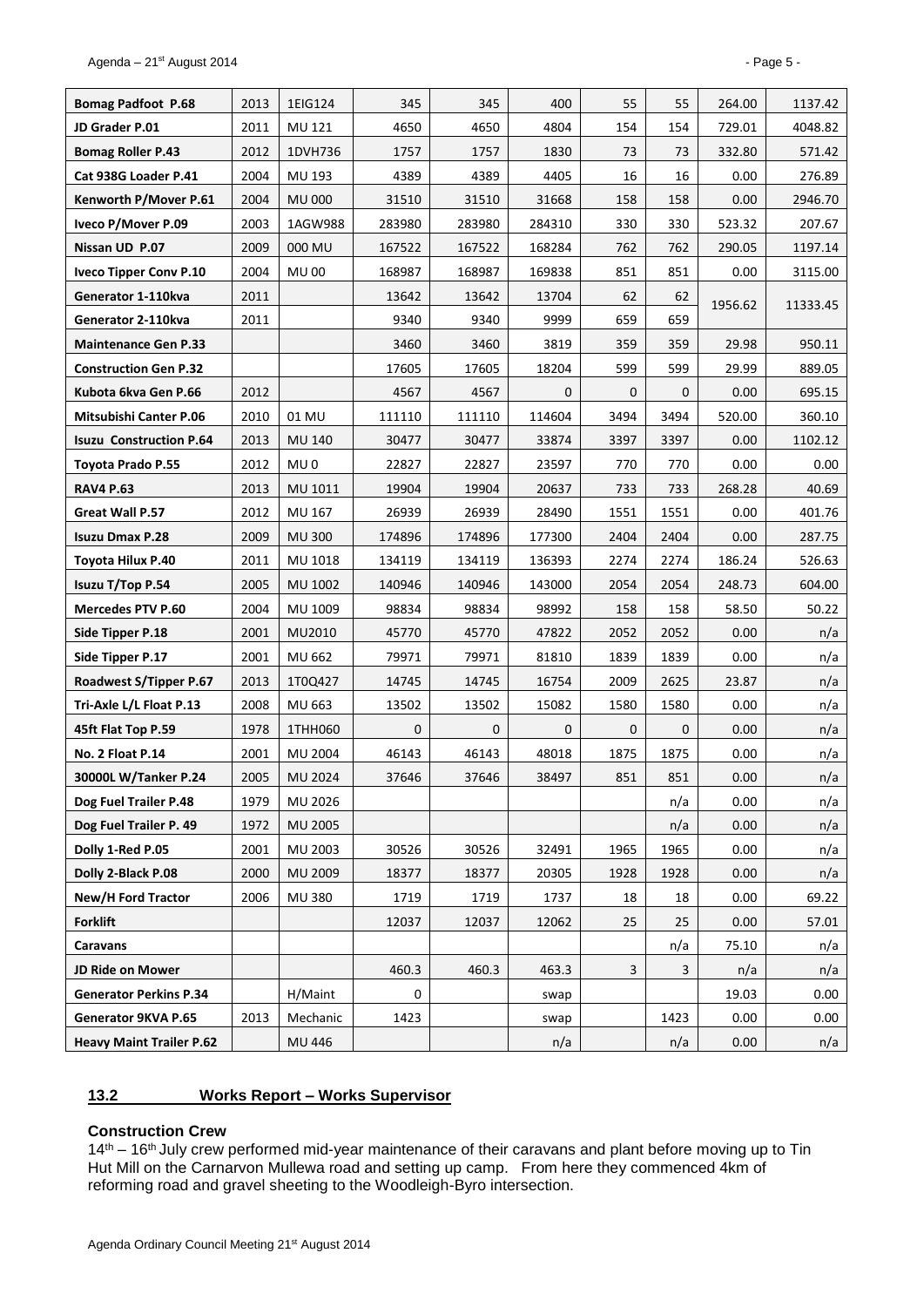As of the 14/08/2014 all gravel has been carted with just the last section of gravel spreading and boxing out and replacement of flood-ways and new drains remaining to be completed.

#### **Maintenance Crew**

Glenn and Neil performed a full maintenance grade on the Manfred Road and then moved onto the Beringarra-Pindar Road from the MRO turn off heading north to Beringarra. Crew then commenced work from Beringarra on the Beringarra Byro road and are currently 10km west of Milly Milly.

#### **Flood Damage Road Repairs**

With the commencement of the flood damage repairs by contractors of roads in the north of the shire starting on Tuesday 12<sup>th</sup> August, I have been up at Beringarra for most of this week. The flood repair works started on the Erong road and as of the 15/08/2014 only 600m of the 1.7km of sheeting of this road remain to be completed. Crew will then move on up to commence works on the Yunda Road.

I can elaborate further on this report if required at the council meeting 21<sup>st</sup> August 2014.

| Name                           | Length of             | SLK's      | Heavy-Road          | Comments |
|--------------------------------|-----------------------|------------|---------------------|----------|
|                                | Road                  | Graded     | Maintenance/Repairs |          |
|                                |                       | this month | Loader-truck        |          |
| Beringarra /Pindar             | 319.80km              | 95km       |                     |          |
| Erong                          | 63.12km               |            |                     |          |
| Beringarra/Byro                | 90.89km               | 48km       |                     |          |
| Twin-Peaks/Wooleen             | 47.65km               |            |                     |          |
| Boolardy/Kalli                 | $\overline{57.3}$ 0km |            |                     |          |
| Byro/Woodleigh                 | 71.00km               |            |                     |          |
| New Forrest/Yallalong          | 36.18km               |            |                     |          |
| M <sup>c</sup> Nabb/Twin-peaks | 49.75km               |            |                     |          |
| Yallalong-West                 | 34.46km               |            |                     |          |
| Mileura/Nookawarra             | 49.08km               |            |                     |          |
| Muggon                         | 38.75km               |            |                     |          |
| Manfred                        | 34.55km               | 34.5       |                     |          |
| Beringarra/Mt Gould            | 34.80km               |            |                     |          |
| Tardie/Yuin                    | 13.20km               |            |                     |          |
| Innouendy                      | 9.30km                |            |                     |          |
| <b>Boolardy Homestead</b>      | 2.00km                |            |                     |          |
| Yunda Homestead                | 32.80km               |            |                     |          |
| Meeberrie Woolleen             | 25.22km               |            |                     |          |
| Mt Wittenoom                   | 37.55km               |            |                     |          |
| Woolleen/Mt Wittenoom          | 33.85km               |            |                     |          |
| Beringarra Cue                 | 109.82km              |            |                     |          |
| <b>Boolardy Wooleen</b>        | 19.08km               |            |                     |          |
| Kalli Cue East                 | 21.87km               |            |                     |          |
| Coodardy Noondie               | 19.92km               |            |                     |          |
| <b>Butchers Track</b>          | 64.54km               |            |                     |          |
| <b>Butchers Muggon</b>         | 23.80km               |            |                     |          |
| <b>Murchison Settlement</b>    | 2.00km                |            |                     |          |
| Pinegrove Yallalong            | --------              |            |                     |          |
| Carnarvon-Mullewa              | 278.63km              |            |                     |          |
| Woolgorong-South               | 15.00km               |            |                     |          |
| Nookawarra homestead           |                       |            |                     |          |
| Errabiddy-Bluff                | 12km                  |            |                     |          |
| Air strip Graded               |                       |            |                     |          |

ROADS GRADED 12/07/2014 – 16/08/2014

Total of roads graded this month – 177.5 km

#### **Recommendation:**

That the Work's Supervisor's report be accepted.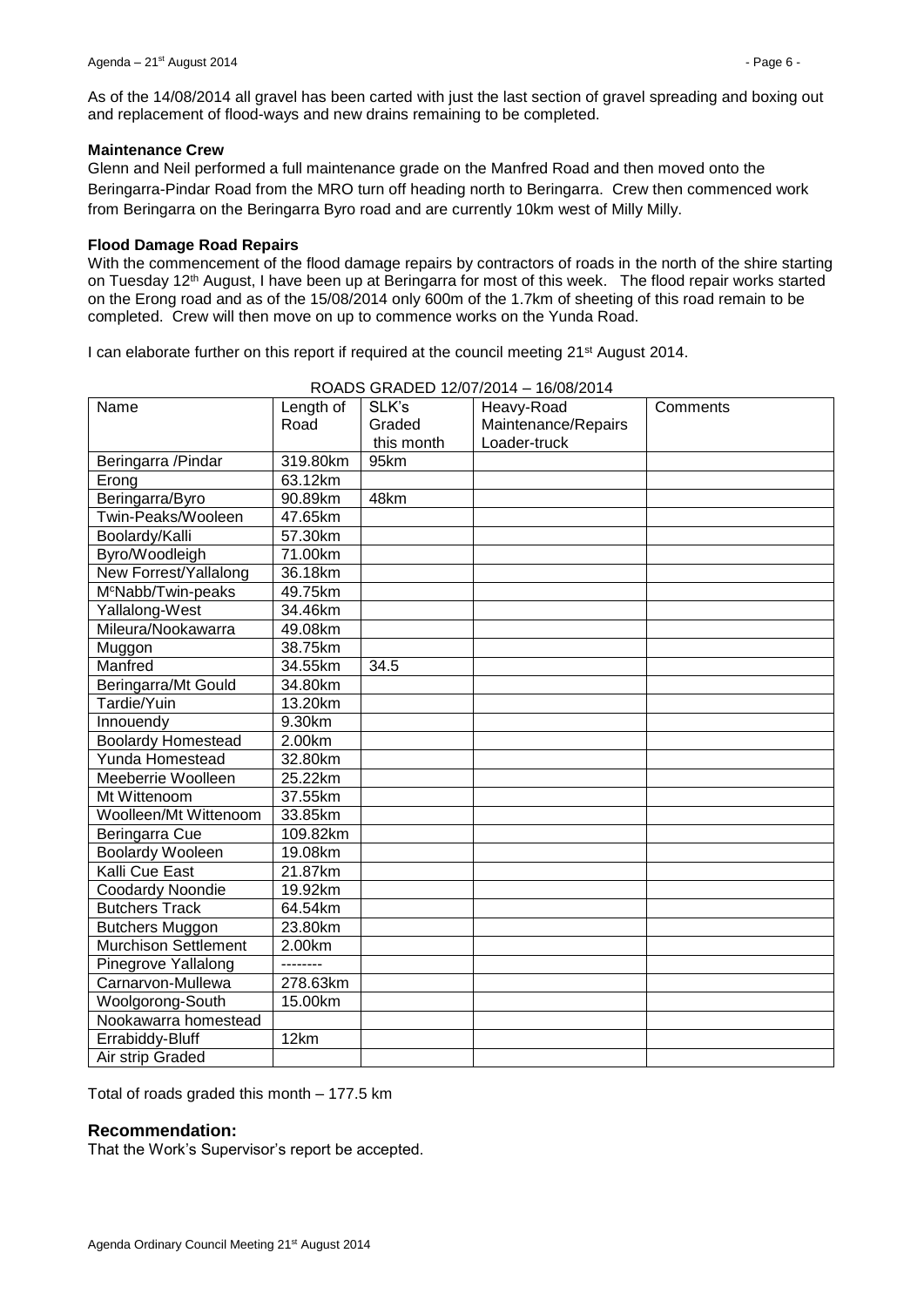# **Voting Requirements:**

Simple majority

| <b>Council Decision:</b><br><b>Moved: Councillor</b> | <b>Seconded: Councillor</b> |                 |
|------------------------------------------------------|-----------------------------|-----------------|
| <b>Carried/Lost</b>                                  | For:                        | <b>Against:</b> |

## <span id="page-6-0"></span>**14. ANNOUNCEMENTS CONCERNING MEETINGS ATTENDED**

<span id="page-6-1"></span>**14.1 Shire President**

<span id="page-6-2"></span>**14.2 Councillors**

## <span id="page-6-3"></span>**15. REPORTS OF COMMITTEES & WORKING GROUPS**

#### <span id="page-6-4"></span>**15.1 Wild Dog Control Working group Meeting**

A meeting of the Wild Dog Control Working group was held on the 25th July**.** There was discussion on the bounty scheme and meat held for baits and how the take up had been since its' inception last November.

*10 x 20Kg boxes of roo sausage meat had been purchased from Geraldton Pet Meats in December and had been held in the freezer at the community freight shed. Reg said that from the 3 boxes he had, he had made around 1,900 baits. Most of the meat had been good but some of it was a bit too soft to make into a decent bait. Reg had found you need to cut it up when still frozen so that it doesn't get too messy. It would probably be better to get boxes of actual meat – roo, horse or donkey and use this rather than the rolled stuff. So far 7 boxes have been used and there are three left.* 

*Suggest we look at getting 12 x 20kg boxes of chopped meat at an estimated cost of \$5 per Kg. This meat to be accessible to any pastoralist within the shire who needs it and also to the two doggers operating in the shire. By allowing the two doggers to use the meat this would mean we would be getting baits on the ground in a more consistent and wider area and would give time to the doggers to be out trapping/monitoring etc. rather than sourcing meat. There has not been a great uptake of the meat and this would continue to be additional to the aerial baiting programmes being carried out.*

*All were in support of this. Sandy had a meeting with the AWI and advised that there may be funds available to cover the cost of a separate chiller (freezer) to be housed in the freight shed to store the meat for baiting. He will investigate this further and get back with some details. This would enable the meat to be stored separately.*

*The dog bounty has seen payment for 27 scalps so far. These have come from several properties, including Mt Narryer, Ballythunna, Nookawarra, Byro, Billabalong, Boolardy, Beringarra and the Murchison Settlement. There are other scalps known of that people haven't claimed for so we need to advertise/encourage people to take up the payments but it has been a good start for the first eight months.*

*Funding has been allocated in the budget again this year and there was discussion on the best way to utilise it.*

*The working group recommends to council that we keep the bounty payment going for up to \$10,000. This would equate to 100 scalps at \$100 per scalp.*

*An allocation for roo meat for baiting be made and this be available to the two doggers operating in the shire as well as any other pastoralist that needs it.*

There is a total allocation of \$20,000 in the budget this year for vermin/wild dog control but this includes a provision of \$10,000 for the CRBA contribution, if and when the CRBA are operational again. Council may want to restrict the allocation to the wild dog initiatives of bounty payment and meat provision to \$10,000 until later in the year when the CRBA situation is clarified.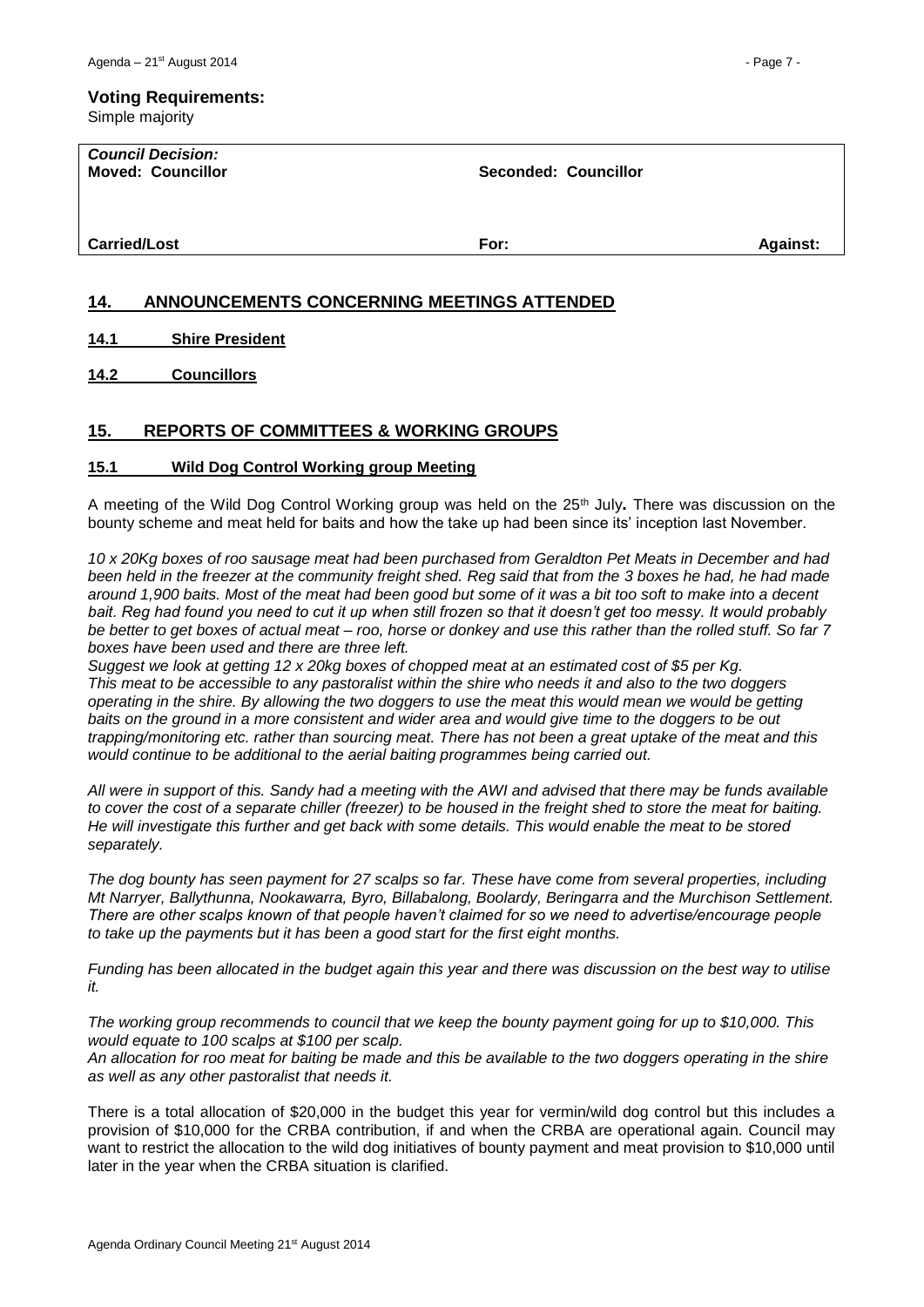#### **Recommendation:**

That council support the recommendation of the wild dog control working group to:

- Keep the bounty payment going for up to \$xxx at a payment of \$100 per scalp
- Allocate an amount of \$xxx to purchase roo meat for baiting and this meat be available to the two doggers operating in the shire as well as other pastoralists that need it.

#### **Voting Requirements:**

Simple majority.

| <b>Council Decision:</b><br><b>Moved: Councillor</b> | <b>Seconded: Councillor</b> |                 |
|------------------------------------------------------|-----------------------------|-----------------|
|                                                      |                             |                 |
| <b>Carried/Lost</b>                                  | For:                        | <b>Against:</b> |

#### <span id="page-7-0"></span>**15.2 Plant Working Group**

A meeting of the Plant Working Group was held by teleconference on the 30<sup>th</sup> July 2014. A copy of the minutes of the working group meeting and quotes for replacement vehicles was circulated to all councillors on the 1st August.

The PWG met to discuss the replacement of the works supervisors ute

Quotes had been obtained for a range of different vehicles including a Ford Ranger, Nissan Navarra, Hilux, Landcruiser and Nissan Patrol.

Trade-in prices had been obtained from Midwest Auto and Geraldton Toyota for the current vehicle. There was discussion on the best vehicle for the job and whether we should upgrade from a Hilux to a Landcruiser. It basically came down to whether we went with another Hilux or moved up to a Landcruiser. There was discussion for and against the change based on towing capacity of the Hilux (2,500Kgs) compared to the Landcruiser (3,500kgs), durability of the vehicles, overall safety of the vehicles and the amount of mileage which the works supervisor does as part of his job – often travelling in the early morning or evenings and in poor weather conditions.

At the end of this discussion the PWG voted on a recommendation

Recommendation moved by Cr Squires and seconded by CEO Mrs. Goodbourn

That the PWG recommend to council that they proceed with the purchase of a Toyota Landcruiser to replace the Works Supervisors current vehicle.

Carried **For: 3** Against: 2

#### **Recommendation:**

That council supports the recommendation of the Plant Working Group and proceeds with the purchase of a Toyota Landcruiser and trade-in of the existing Hilux to replace the Works Supervisors current vehicle.

#### **Voting Requirements:**

Simple majority.

| <b>Council Decision:</b><br><b>Moved: Councillor</b> | <b>Seconded: Councillor</b> |                 |
|------------------------------------------------------|-----------------------------|-----------------|
| . .                                                  |                             |                 |
| <b>Carried/Lost</b>                                  | For:                        | <b>Against:</b> |
|                                                      |                             |                 |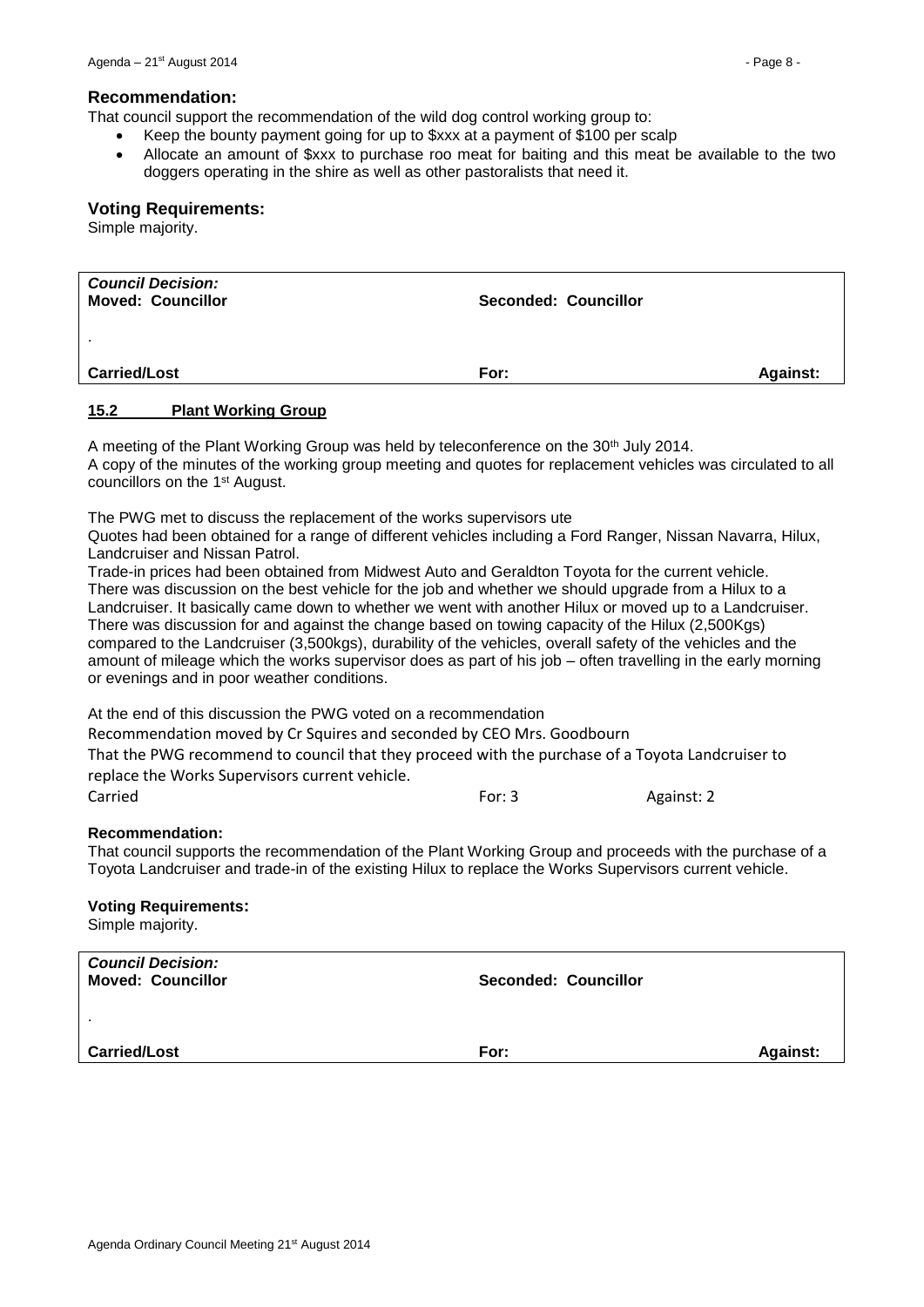# <span id="page-8-0"></span>**16. FINANCE**

#### <span id="page-8-1"></span>**16.1 Financial Activity Statements July**

| File:              | 2.2                                                         |
|--------------------|-------------------------------------------------------------|
| Author:            | Candice Smith – Senior Finance Officer                      |
| Interest Declared: | No interest to disclose                                     |
| Date:              | 15 <sup>th</sup> August 2014                                |
| Attachments:       | Financial Activity Statements for 1 month to 31st July 2014 |
|                    | <b>Balance Sheet</b>                                        |
|                    | Income Statement by Program Summary                         |
|                    | Income Statement by Nature & Type                           |
|                    | Income Statement by Program Detailed                        |

#### **Matter for Consideration:**

Council to consider adopting the Monthly Financial Statements for July 2014.

#### **Background:**

The Local Government (Financial Management) Regulations 1996. Regulation 34 requires that local government report on a monthly basis and prescribes what is required to be reported.

#### **Comment:**

The Current Position at 31 July 2014 is a surplus of \$(171,109)

| Add Operating Revenues down     | (20, 506)  |
|---------------------------------|------------|
| Add Operating Expenditure down  | (14, 193)  |
| Less Funding Balance Adjustment | 463        |
| Less Capital Revenue down       |            |
| Add Capital Expenditure down    | (136, 873) |
| Less Rate Revenue down          |            |
|                                 | (171, 109) |

Refer pages 18 and 19 of the attachment for the status of Capital Disposals and Acquisitions against Budget and to pages 25 to 27 for details of major variances against budget. Most of the variances are due to timing issues

In accordance with Council Policy 5.2.1, authorising the CEO to invest funds surplus to immediate operating needs and Regulation 19c of the Local Government (Financial Management) Regulations, the following details Term held as at 31<sup>st</sup> July 2014.

| Beringarra-Cue Road Reserve TD | \$3,500,000.00 @ 3.56% Maturity 27/09/2014 |
|--------------------------------|--------------------------------------------|
| Crossland MCF Term Deposit     | \$ 300,000.00 @ 3.53% Maturity 27/08/2014  |
| Ballinyoo Bridge               | \$3,500,000.00 @ 3.53% Maturity 27/08/2014 |

#### **Statutory Environment:**

Local Government Act 1995

Section 6.4–Specifies that a local government is to prepare "such other financial reports" as is prescribed.

Local Government (Financial Management) Regulations 1996 Regulation 34 states:

> (1) A local government is to prepare each month a statement of financial activity reporting on the sources and applications of funds, as set out in the annual budget under regulation 22(1)(d) for that month in the following detail:

(a) Annual budget estimates, taking into account any expenditure incurred for an additional purpose under section 6.8(1)(b) or (c);

(b) Budget estimates to the end of month to which the statement relates;

(c) Actual amounts of expenditure, revenue and income to the end of the month to which the statement relates;

(d) Material variances between the comparable amounts referred to in paragraphs (b) and

(e) The net current assets at the end of the month to which the statement relates.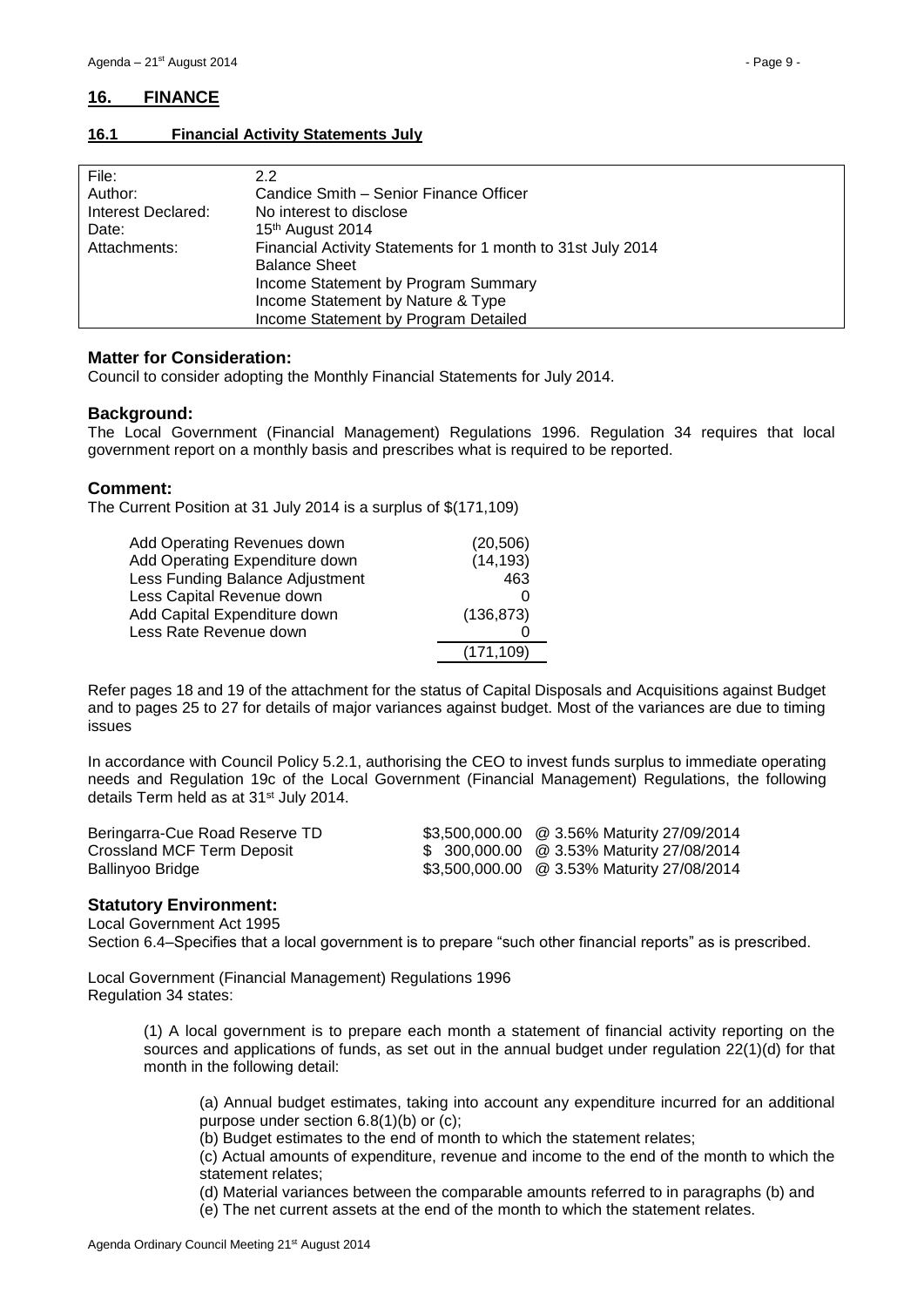#### **Strategic Implications:**

Nil.

#### **Policy Implications:**

Nil.

## **Budget/Financial Implications:**

Reports showing year to date financial performance allow monitoring of actual expenditure, revenue and overall results against budget targets.

#### **Sustainability Implications:**

- **Environmental:**
	- There are no known significant environmental considerations
- **Economic:** There are no known significant economic considerations
- **Social:** There are no known significant considerations

#### **Consultation:**

UHY Haines Norton

#### **Recommendation:**

That Council adopt the financial statements for the period ending 31st July 2014 as attached.

#### **Voting Requirements:**

Simple majority.

| <b>Council Decision:</b><br><b>Moved: Councillor</b> | <b>Seconded: Councillor</b> |                 |
|------------------------------------------------------|-----------------------------|-----------------|
| <b>Carried/Lost</b>                                  | For:                        | <b>Against:</b> |

# <span id="page-9-0"></span>**16.2 Accounts Paid during the period since the last list was adopted/endorsed by Council**

| File:              |                                        |
|--------------------|----------------------------------------|
| Author:            | Candice Smith – Senior Finance Officer |
| Interest Declared: | No interest to disclose                |
| Date:              | 15th August 2014                       |
| Attachments:       | EFT & Cheque Details for July 2014     |
|                    |                                        |

#### **Matter for Consideration:**

Authorisation of accounts paid during the month of July 2014.

#### **Background:**

Accounts paid are required to be submitted each month.

#### **Statutory Environment:**

Local Government (Financial Management) Regulations 1996 Reg 13(1)–Requires that where the Chief Executive Officer has delegated power to make payments from the Municipal or Trust funds a list of accounts paid is to be prepared each month.

#### **Comment:**

Payments made during the month of July as per attached schedule

#### **Strategic Implications:**

None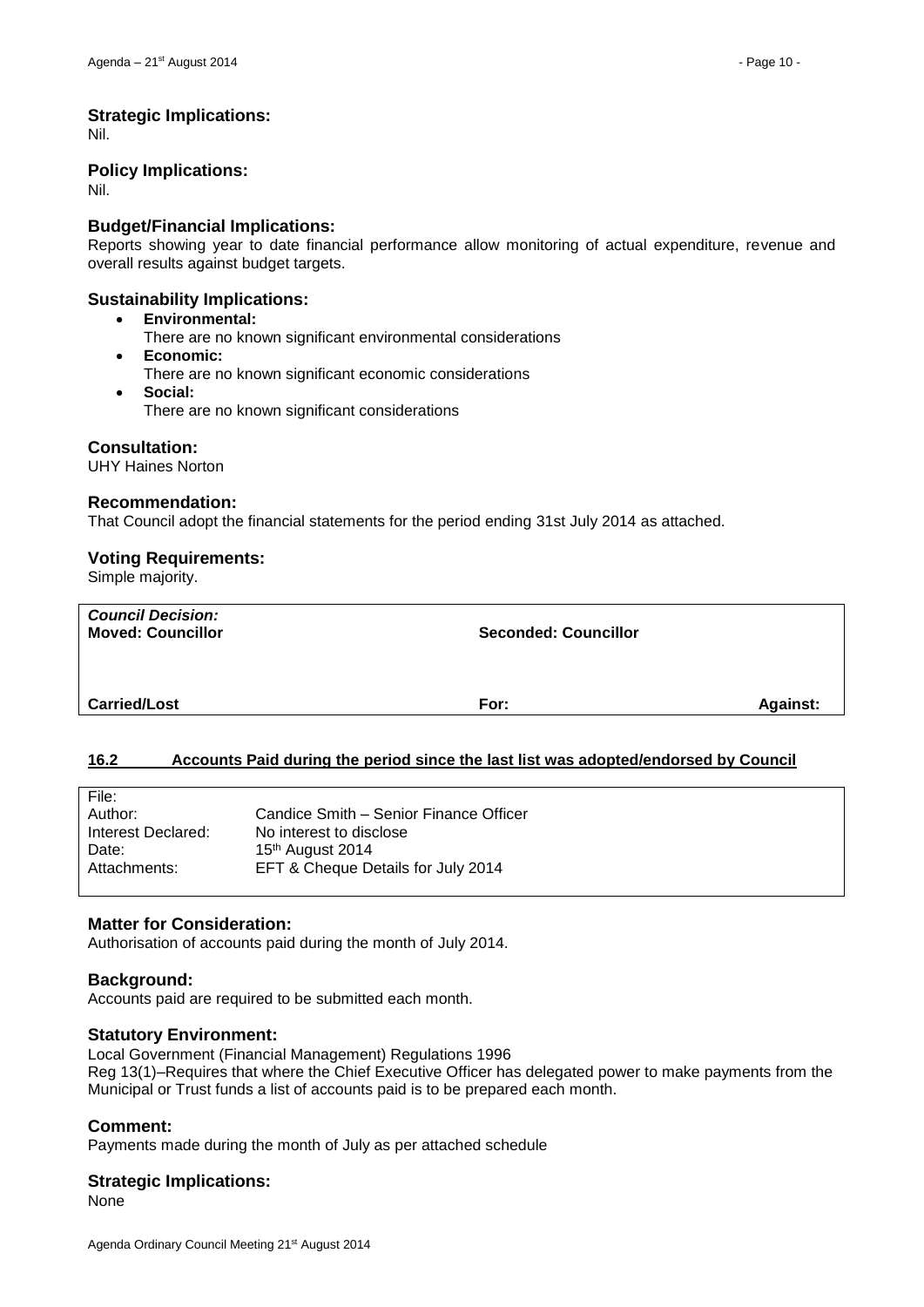## **Policy Implications:**

None

#### **Budget/Financial Implications:**

Payment from the Municipal and Trust Bank Accounts.

## **Sustainability Implications:**

- **Environmental:**
	- There are no known significant environmental considerations
- **Economic:**
	- There are no known significant economic considerations
- **Social:**
	- There are no known significant considerations

## **Consultation:**

Haines Norton

#### **Recommendation:**

That the accounts as per the attached Schedule presented to this meeting totalling \$1,761,434 which includes \$1,569,428 of intra account transfers, be passed for payment/endorsed by Council.

#### **Voting Requirements:**

Simple majority

| <b>Council Decision:</b><br><b>Moved: Councillor</b> | <b>Seconded: Councillor</b> |                 |
|------------------------------------------------------|-----------------------------|-----------------|
| <b>Carried/Lost</b>                                  | For:                        | <b>Against:</b> |

# <span id="page-10-0"></span>**17. DEVELOPMENT**

#### <span id="page-10-1"></span>**17.1 Tender Supply of Freight Services to Murchison Settlement**

| File:              | 14.13                        |
|--------------------|------------------------------|
| Author:            | Jenny Goodbourn              |
| Interest Declared: | Nil                          |
| Date:              | 14 <sup>th</sup> August 2014 |
| Attachments:       | Nil                          |

#### **Matter for Consideration:**

Shire to call tender for supply of freight services to Murchison Settlement.

#### **Background:**

The current freight contract was for a period of two years and is due to expire on the 31<sup>st</sup> August 2014. A new tender needs to be called for freight service provision with effect from 1<sup>st</sup> September 2014.

#### **Comment:**

At the July meeting of council it was resolved;

# *Council Decision:*

**Moved: Councillor Squires Seconded: Councillor Williams**

That Council calls a tender for the provision of a weekly freight service to the Murchison Settlement for a period of two years commencing from the 1st September 2014.

**Carried For: 6 Against: 0**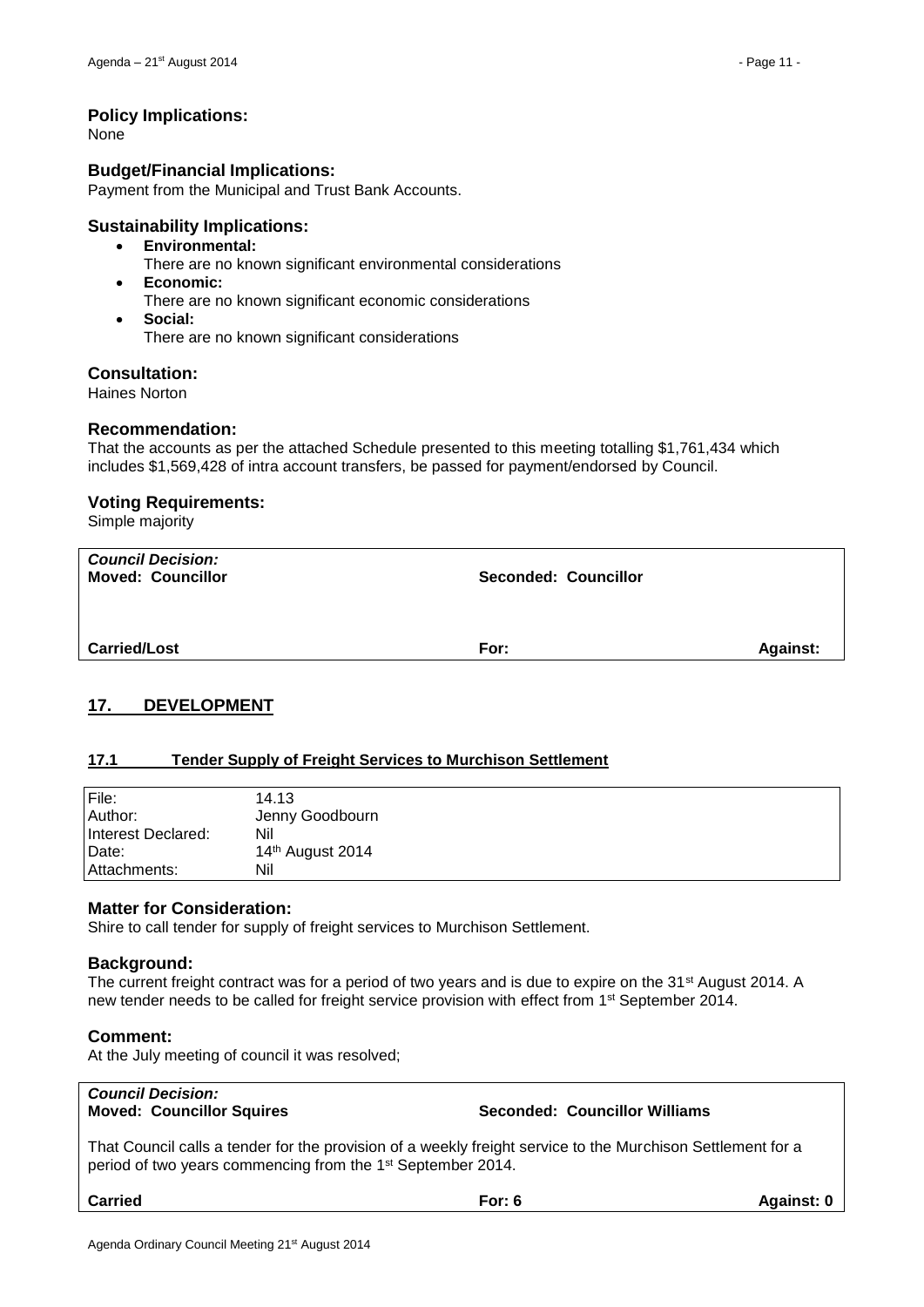A tender was advertised which closes on Wednesday 20th August 2014. Details of tenders received will be available at the meeting for councils' consideration and determination.

# **Statutory Environment:**

S3.57 Local Government Act 1995.

# **Sustainability Implications:**

- **Environmental**
	- There are no known significant environmental implications associated with this decision
- **Economic**
	- There are no known significant economic implications associated with this decision
- **Social**
	- There are no known significant social considerations associated with this decision

# **Strategic Implications:**

Nil

# **Policy Implications:**

In line with Shire of Murchison Purchasing Policy

## **Financial Implications:**

A provision of \$90,000 for freight has been included in the 2014/2015 budget.

# **Consultation:**

Nil

# **Recommendation:**

To be determined

# **Voting Requirements:**

Simple Majority

|                     | <b>Council Decision:</b><br><b>Moved: Councillor</b> | <b>Seconded: Councillor</b> |          |
|---------------------|------------------------------------------------------|-----------------------------|----------|
| <b>Carried/Lost</b> |                                                      | For:                        | Against: |
| 17.2                | Verandah - New Staff Residence                       |                             |          |
| Eil <sub>2</sub>    | 0.1                                                  |                             |          |

<span id="page-11-0"></span>

| File:              | 9.1              |
|--------------------|------------------|
| Author:            | Jenny Goodbourn  |
| Interest Declared: | Nil              |
| Date:              | 14th August 2014 |
| Attachments:       | Nil              |

# **Matter for Consideration:**

Quotes for verandah, carport and decking to new staff residence.

# **Background:**

Following a meeting of the SBWG in May 2014 a request for quote was sent out for concrete works for the verandah at the new staff residence. At the time we were requesting for a retaining wall to be built around the residence and a slab for the verandah and carport at a raised height to take it up to the level of the house. Two quotes were received – one of \$42,880 and one of \$48,380. In view of these quotes we decided it might be best to call for a quote for the verandah structure to be built first with a deck rather than a concrete slab. This would negate the need for a retaining wall. The CEO waited for the structural engineer to draw up the plans and during this time he advised that due to the construction of the house the verandah would need to be self-supporting and not attached to the house. The engineered plans were received on the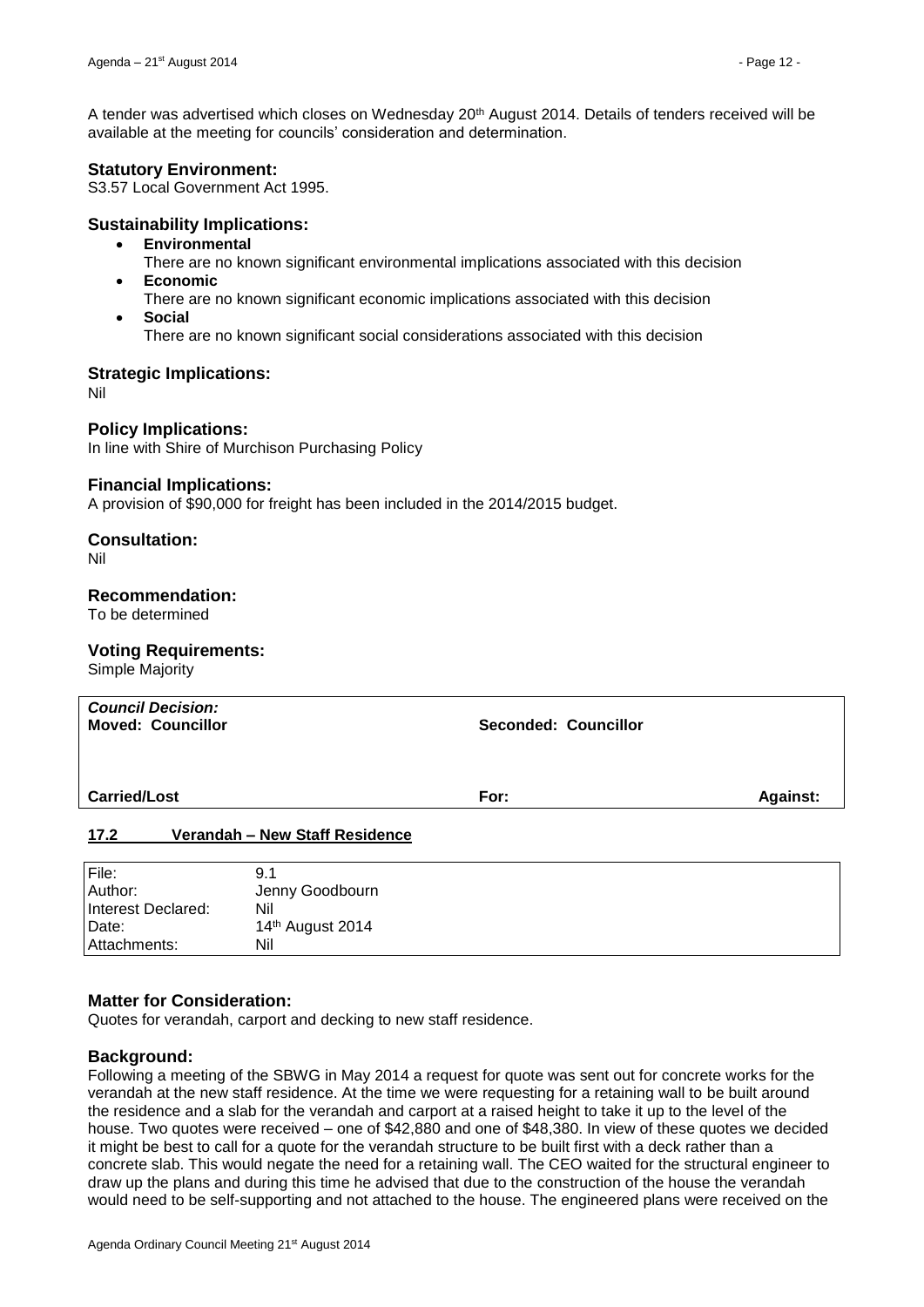18<sup>th</sup> July and a request for quotes was advertised on the 25<sup>th</sup> July. The request asked for quotes for the supply and erection of a verandah carport and decking on the new house.

# **Comments:**

At the time of writing three quotes have been received:

| <b>Supplier</b>          | <b>Verandah &amp; Carport</b> | <b>Decking</b>            | Total                         |
|--------------------------|-------------------------------|---------------------------|-------------------------------|
| Shoreline Outdoor World  | \$36,181.20                   | \$56,621.00   \$92,802.20 |                               |
| Hoseys' Contracting      | \$64,957.05                   |                           | $$35,760.15 \mid $100,717.20$ |
| <b>Coral Coast Homes</b> |                               |                           | \$134,635.00                  |

The Shoreline Outdoor World quote is not per the engineers design supplied but to their standard engineering specifications for this area. The decking they have quoted is Ali wood slats (aluminium). Hoseys' Contracting quote is based on the engineering specifications. The decking is using ACQ reeded pine decking.

Coral Coast Homes say all structural steel to be hot dipped galvanised (does not include painting) and decking to be CCA pine. It would be an additional \$3,050 to use hardwood decking.

So far we have spent \$175,675.98 on the new house and we had a total budget allocation of \$300,000 for the project so there is \$124,324.02 left. We still have to get the plumbing and electrical works completed, put in floor coverings, blinds and do the fencing.

We may have to re-assess the size of the verandah or look at putting up the verandah but not a deck – maintaining the current ground level as it is.

# **Statutory Environment:**

Nil

## **Sustainability Implications:**

- **Environmental**
- There are no known significant environmental implications associated with this decision
- **Economic**
	- There are no known significant economic implications associated with this decision
- **Social**
	- There are no known significant social considerations associated with this decision

#### **Strategic Implications:**

Nil

#### **Policy Implications:**

Nil

#### **Financial Implications:**

There is a budget allocation remaining of \$124,324.

#### **Consultation:**

Nil

#### **Recommendation:**

To be determined following discussion.

#### **Voting Requirements:**

Simple Majority

| <b>Council Decision:</b><br><b>Moved: Councillor</b> | <b>Seconded: Councillor</b> |                 |
|------------------------------------------------------|-----------------------------|-----------------|
|                                                      |                             |                 |
| <b>Carried/Lost</b>                                  | For:                        | <b>Against:</b> |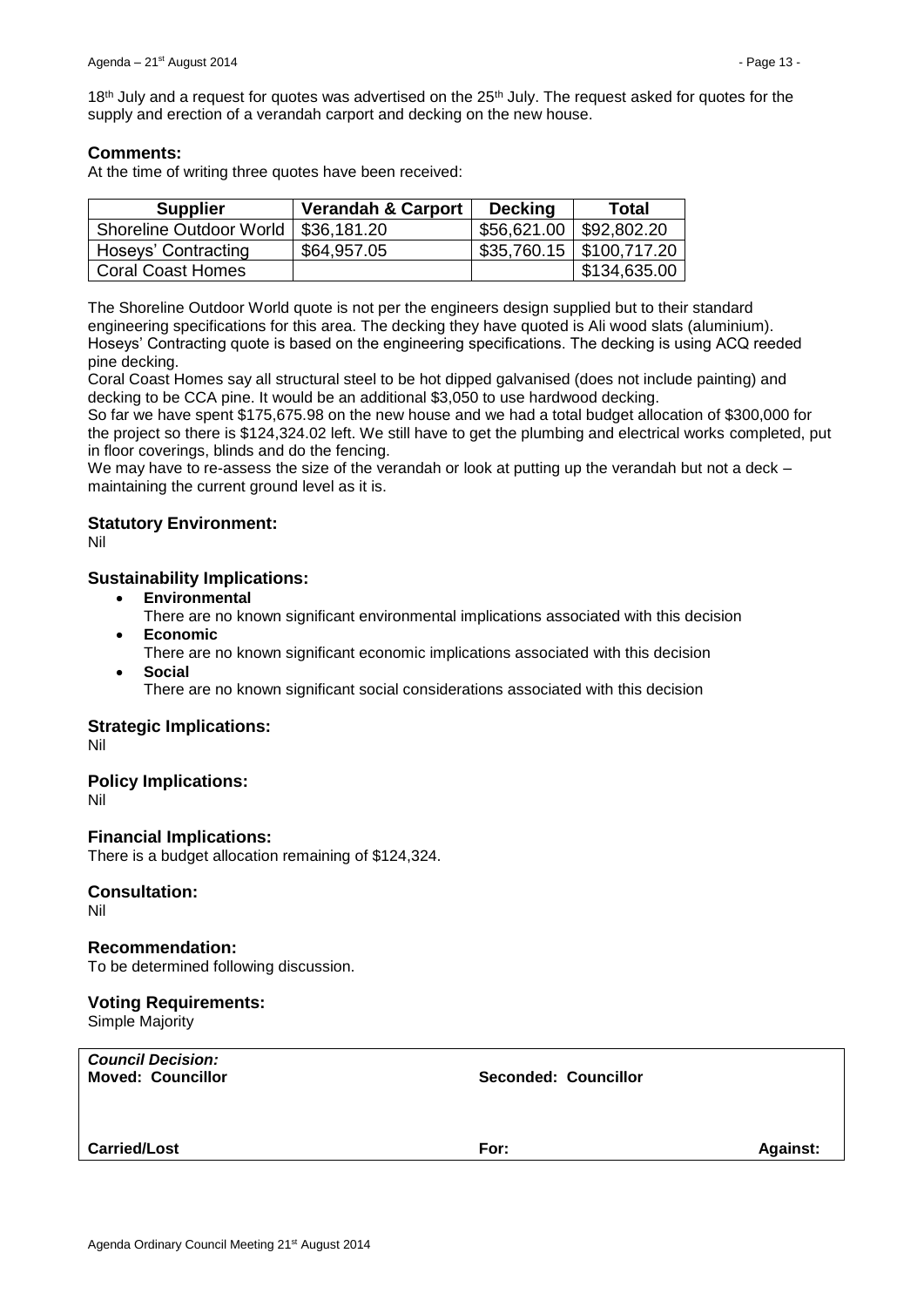#### <span id="page-13-0"></span>**17.3 ULP Tank at Roadhouse**

| File:              | 13.11            |
|--------------------|------------------|
| Author:            | Jenny Goodbourn  |
| Interest Declared: | Nil              |
| Date:              | 15th August 2014 |
| Attachments:       | Nil              |

#### **Matter for Consideration:**

Replacement of the underground ULP tank at the roadhouse.

#### **Background:**

A delivery of ULP was made on the  $23<sup>rd</sup>$  July and when the tank was dipped on the following Friday it was discovered that there was a leak as most of it had gone. Further dips proved that the ULP tank was leaking as the fuel continued to reduce. We have had to stop using the tank and currently only have an emergency supply available at the depot for people that would be stranded here.

#### **Comments:**

We have a budget allocation of \$40,000 as we were looking at putting in a new larger diesel tank this year, similar to the one we put in at the depot last year. The CEO has been in contact with Petro Industrial who gave a quick quote of \$60,405 plus GST for the two tanks – there would of course be trenching, pipework, connection and freight on top of this.

The CEO also contacted FuelFix who are going to provide a quote for new tanks. FuelFix can provide a 4,500l temporary tank but we would still have to trench at least 8m as the tank has to be at least 8m from any electrical source (pumps) for safety reasons. The cost to set up the temporary tank would be \$5,764 plus GST and \$250 per week to hire the tank. In view of this it may be more cost effective to go straight for the purchase of the new tanks and get this done as soon as possible to minimise the disruption to the roadhouse. Petro Industrial would like to visit the site so they can do a full plan including the dangerous goods licence that will be required if we hold more than 5,000 litres of ULP. At the teleconference held on the 30<sup>th</sup> July the options were discussed and council wanted to proceed with the new tanks as soon as possible. The current budget allocation will not be enough but we could defer the handy hitch and attachments until next year. This would free up \$50,000 and we could use \$35,000 towards the tank giving us a budget of \$75,000 to cover the two tanks.

#### **Statutory Environment:**

Nil

#### **Sustainability Implications:**

- **Environmental**
	- There are no known significant environmental implications associated with this decision **Economic**
	- There are no known significant economic implications associated with this decision
- **Social**

There are no known significant social considerations associated with this decision

#### **Strategic Implications:**

Nil

# **Policy Implications:**

Nil

#### **Financial Implications:**

There is a current budget allocation of \$40,000.

# **Consultation:**

Nil

#### **Recommendation:**

That council amend the budget to defer the purchase of the handy hitch (\$50,000) and use \$35,000 of these funds toward the purchase and installation of a new ULP and diesel tank at the roadhouse.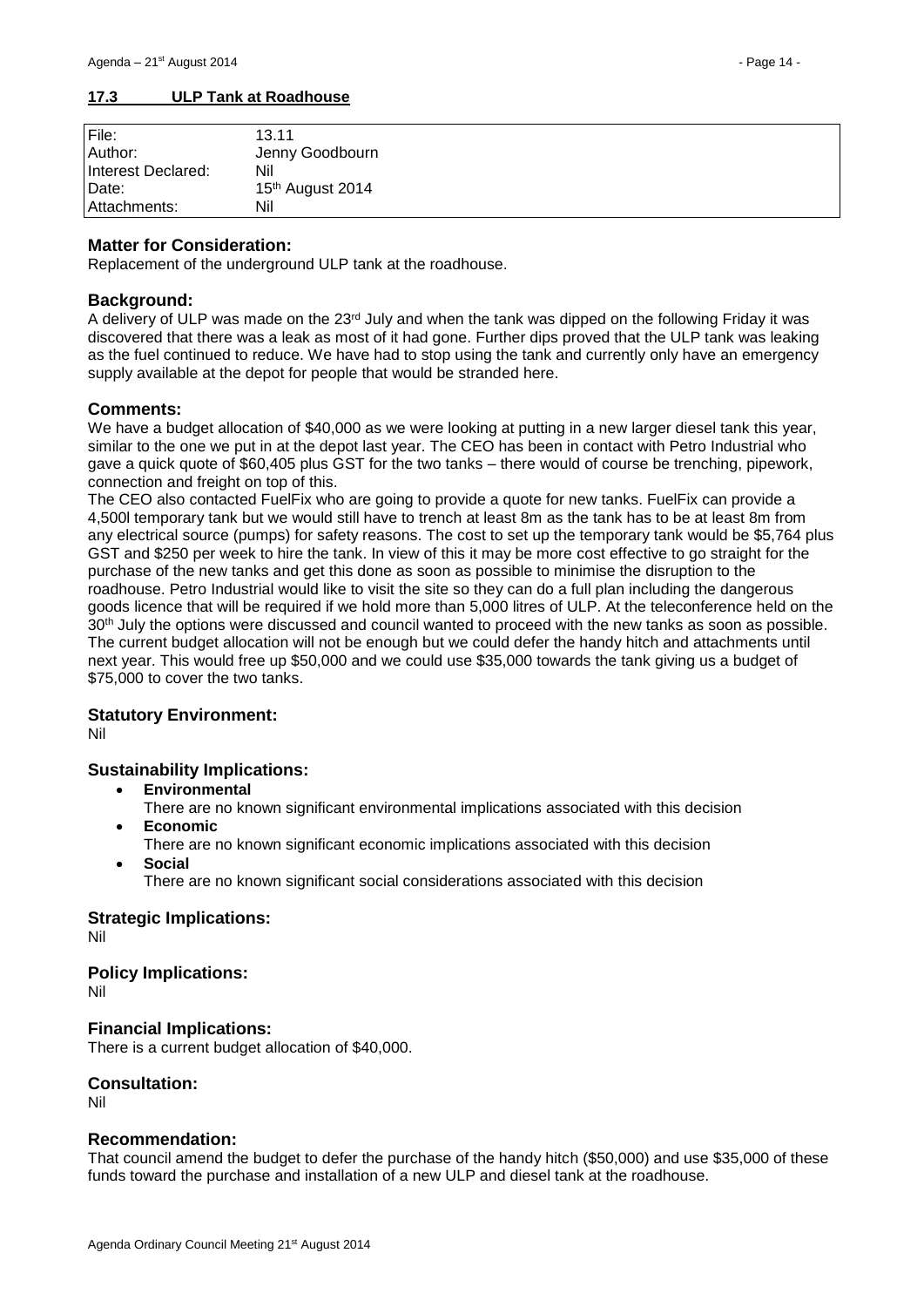Absolute Majority

| <b>Council Decision:</b><br><b>Moved: Councillor</b> | <b>Seconded: Councillor</b> |                 |
|------------------------------------------------------|-----------------------------|-----------------|
| <b>Carried/Lost</b>                                  | For:                        | <b>Against:</b> |

#### <span id="page-14-0"></span>**17.4 Settlement Gen Sets**

| File:<br>Author:   | 10.5<br>Jenny Goodbourn      |
|--------------------|------------------------------|
| Interest Declared: | Nil                          |
| Date:              | 15 <sup>th</sup> August 2014 |
| Attachments:       | Nil                          |

#### **Matter for Consideration:**

Repairs to the No1 gen set at the settlement.

## **Background:**

There have been ongoing issues with the #1 gen set and the settlement has lost power several times in recent weeks.

JMG (who we previously had a dispute with following installation) have been assisting and talked through repairs to the power board the other day when power was down for 4-5 hours.

They have concluded that the Easy Gen controller has failed and have suggested proposed works to install a new controller and power board – subject to confirmation that this is the problem when they get on site. The automatic switch over has also never worked and they suggest this is due to the load placed on the generator being too great to allow the other one to start up. This could be fixed by installing load shedding contactors.

#### **Comments:**

The work for the controller and power board and assessment of the generators has been quoted at \$19,635 + GST and for the load shedding contactors \$3,600.

Whilst this is a lot of money – the supply of power is essential to the operation of the settlement and it is a specialized job to work on this set-up. We have had contractors from Geraldton who were out here look at it but they were not qualified to work on it and were unable to do anything.

Currently we have no read out from gen set 1 and cannot see what its' output is or if there are any error codes. As well as the power cuts we are experiencing problems such as electrical clocks running slow and one of the pumps at the gen set appears to be running backwards.

The CEO has advised the data logger people of the problems and they will wait until the repairs and upgrades are carried out as they have to match the logger to the system we have installed.

At the teleconference on the 30<sup>th</sup> July there was consensus that we engage JMG to come up and carry out the work quoted for.

We have a budget provision of \$10,000 for gen set maintenance and servicing. If council have decided to defer the handy hitch at item 17.3 there will be \$15,000 left from that which we could allocate to these repair works.

Once we have ascertained what has caused the problem with the gen set we will be able to see if it is an insurable event.

#### **Statutory Environment:**

Nil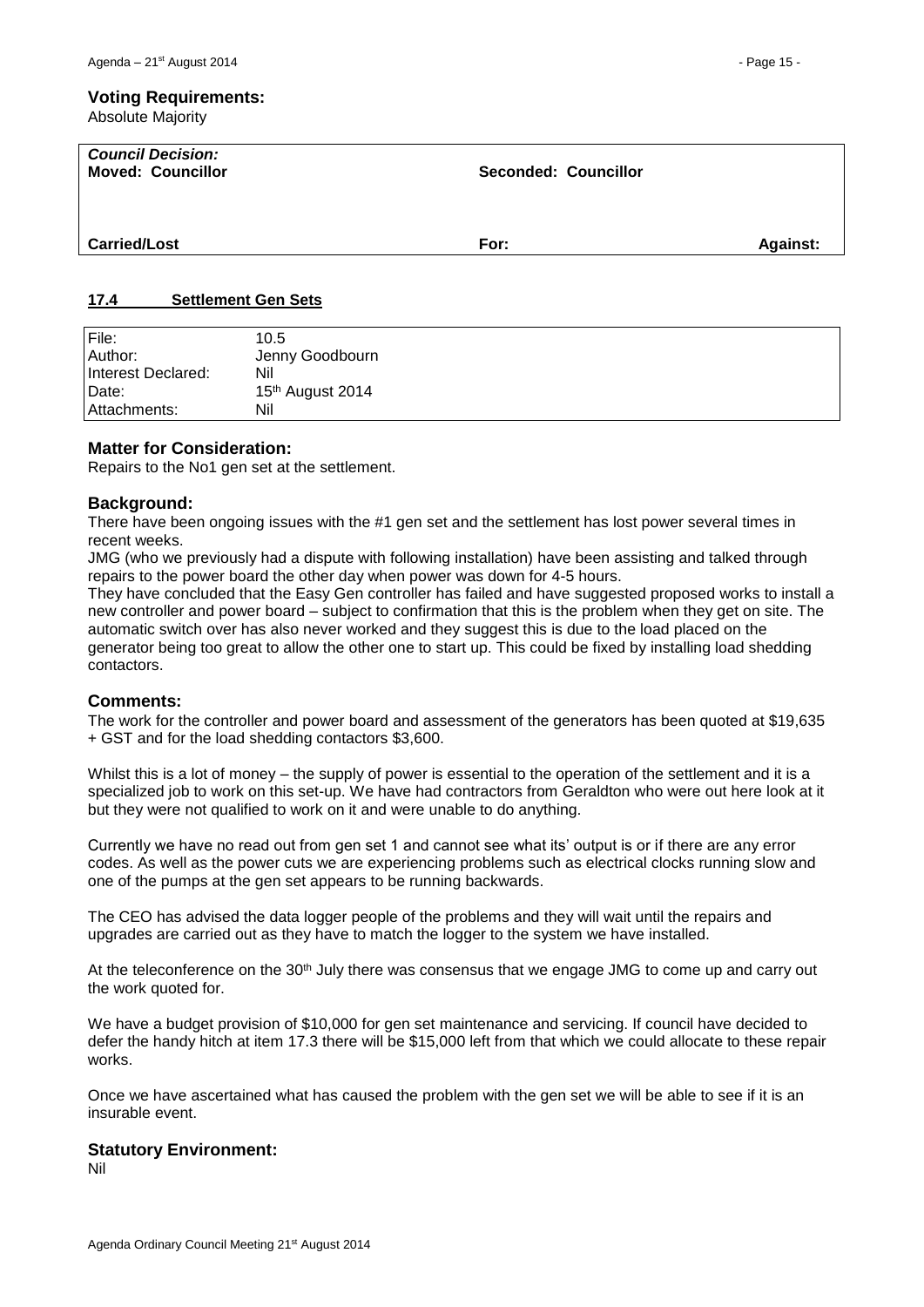## **Sustainability Implications:**

- **Environmental**
- There are no known significant environmental implications associated with this decision **Economic**
- There are no known significant economic implications associated with this decision
- **Social** There are no known significant social considerations associated with this decision

#### **Strategic Implications:**

Nil

## **Policy Implications:**

Nil

# **Financial Implications:**

There is a current budget allocation of \$10,000.

## **Consultation:**

JMG

#### **Recommendation:**

- That council ratifies the decision made via teleconference to carry out the repairs and upgrade to the gen sets.
- That council amend the budget to defer the purchase of the handy hitch (\$50,000) and use \$15,000 of these funds toward the repairs and upgrade to the settlement gen sets.

#### **Voting Requirements:**

Absolute Majority

| <b>Council Decision:</b><br><b>Moved: Councillor</b> | <b>Seconded: Councillor</b> |                 |
|------------------------------------------------------|-----------------------------|-----------------|
| <b>Carried/Lost</b>                                  | For:                        | <b>Against:</b> |

#### <span id="page-15-0"></span>**18. ADMINISTRATION**

#### <span id="page-15-1"></span>**18.1 DFES – Community Fire Manager Pastoral**

| File:              | 5.1               |
|--------------------|-------------------|
| Author:            | Jenny Goodbourn   |
| Interest Declared: | Nil               |
| Date:              | 15th August 2014  |
| Attachments:       | Jingemarra Letter |

## **Matter for Consideration:**

Letter of support for retention of Position of Community Fire Manager – Pastoral

#### **Background:**

The Department of Fire and Emergency Services has said that the position of Community Fire Manager Pastoral is not going to be continued past October when the current contract expires. The position is currently occupied by Mr. Jim McNamarra.

#### **Comments:**

The attached letter was received from Mrs. Terry Iturbide of Jingemarra Station who has written to the minister for emergency services regarding the decision to no longer have this position. She has asked the shire to lend their support in requesting the minister to reconsider his decision.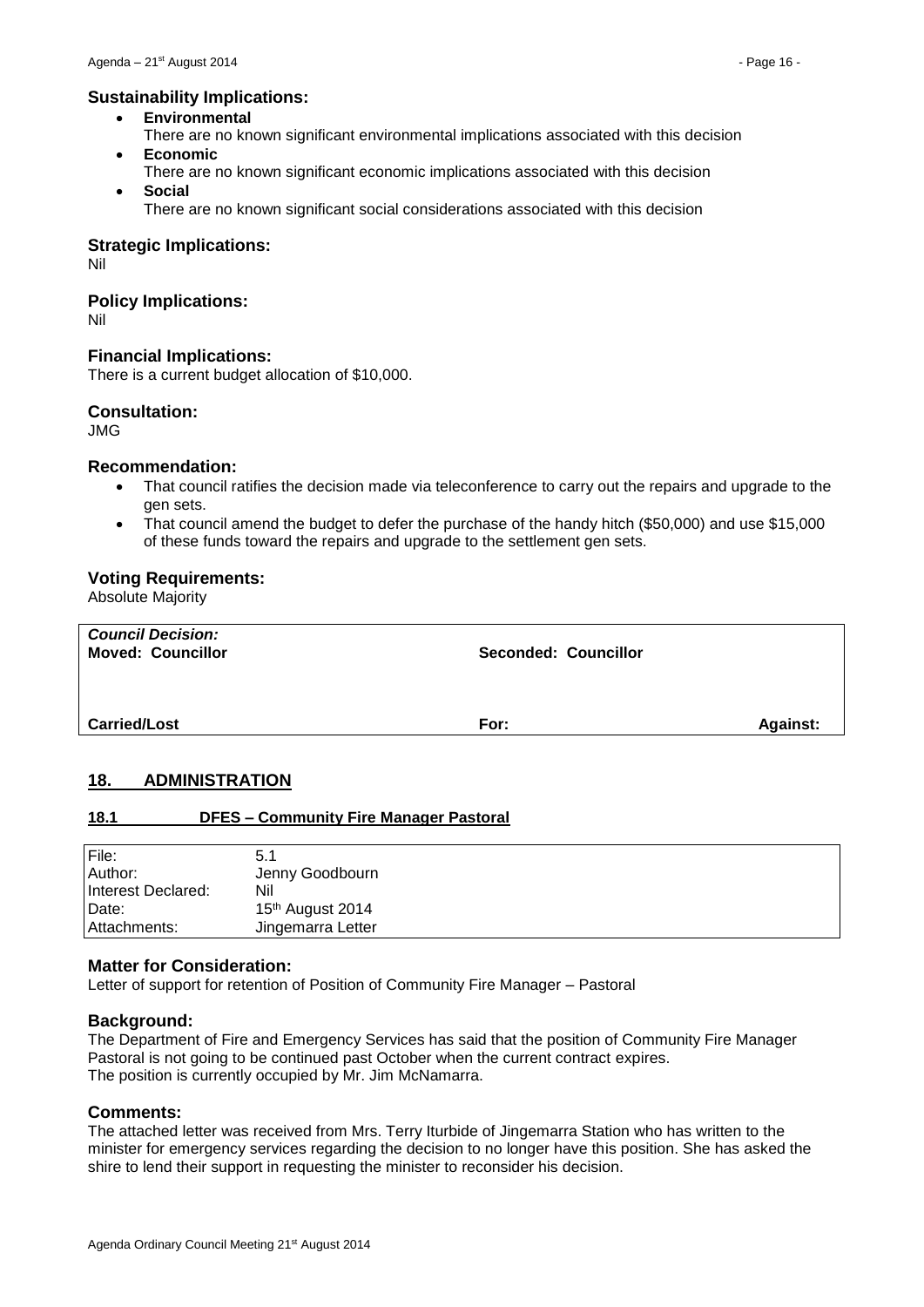Jim has been of great assistance to the shire and has helped us re-establish our Bush Fire Brigade and assisted with grant applications which have resulted in us getting a new fire tanker and fast attack unit this year.

Jim has also provided training and advice and been the first point of contact in fire situations.

He has developed a strong rapport throughout the region and has got to know the people and the conditions we face.

It seems a strange decision to take away a position that is actually getting out into the community and achieving results and I think council should write in support of the position and ask the minister to reconsider his decision.

#### **Statutory Environment:**

Nil

## **Sustainability Implications:**

- **Environmental**
	- There are no known significant environmental implications associated with this decision **Economic**
- There are no known significant economic implications associated with this decision **Social**
	- There are no known significant social considerations associated with this decision

## **Strategic Implications:**

Nil

**Policy Implications:** Nil

**Financial Implications:** Nil

**Consultation:**

Nil

#### **Recommendation:**

That council write to the Minister for Emergency Services and ask him to reconsider his decision to take away the position of Community Fire Manager Pastoral.

#### **Voting Requirements:**

Simple Majority

| <b>Council Decision:</b><br><b>Moved: Councillor</b> | Seconded: Councillor |                 |
|------------------------------------------------------|----------------------|-----------------|
| <b>Carried/Lost</b>                                  | For:                 | <b>Against:</b> |

#### <span id="page-16-0"></span>**18.2 Regional Manager (ASKAP)**

| File:              | 14.11            |
|--------------------|------------------|
| Author:            | Jenny Goodbourn  |
| Interest Declared: | Nil              |
| Date:              | 15th August 2014 |
| Attachments:       | Nil              |

#### **Matter for Consideration:**

Letter to CSIRO regarding their decision to make the Geraldton Regional Manager Position no longer required.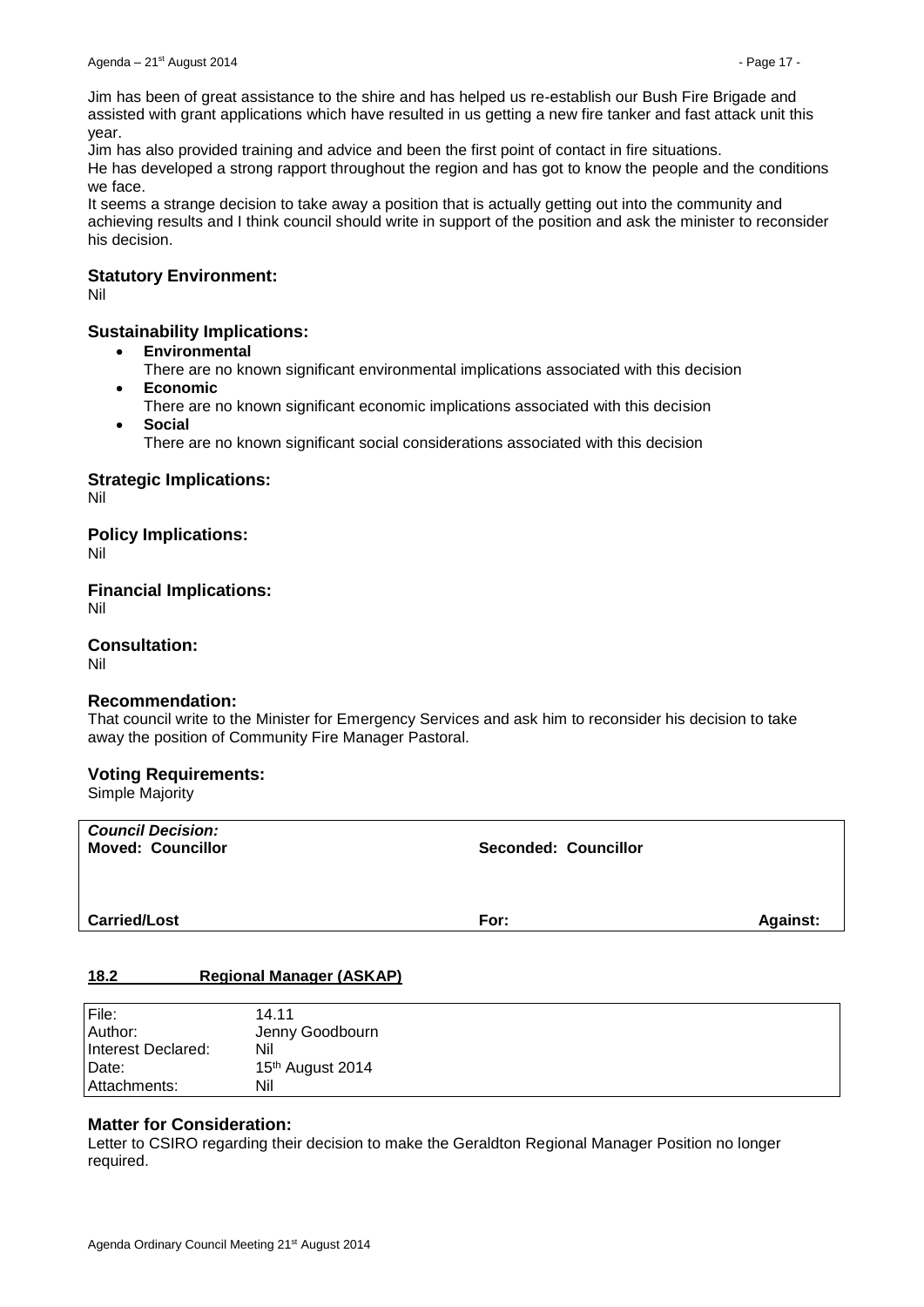#### **Background:**

On the 22<sup>nd</sup> July the CEO was informed that the Regional Manager (ASKAP) Geraldton position was one of the jobs that CSIRO were losing due to budget cuts. Priscilla Clayton is currently in the role.

#### **Comments:**

Priscilla has been the main contact point for the shire when raising any issues with CSIRO and she has been the main point providing feedback with the development of the MRO and it has been very good to have someone based in Geraldton that we contact for reliable information and assistance. CSIRO is having to make some fairly drastic budget cuts but I don't know if they realise the importance of having a "go to" person in the region. We all know that it has been very hard to deal with the property division and other people in the head office and to take away the main local liaison person will only make things harder. I think that Council needs to write to CSIRO to voice their concerns and ask them to clarify what is happening with the organisational structure and who is now going to provide the information and support that was being provided by this position.

#### **Statutory Environment:**

Nil

#### **Sustainability Implications:**

- **Environmental**
- There are no known significant environmental implications associated with this decision **Economic**
- There are no known significant economic implications associated with this decision
- **Social**

There are no known significant social considerations associated with this decision

## **Strategic Implications:**

Nil

**Policy Implications:**

Nil

**Financial Implications:** Nil

**Consultation:** Nil

#### **Recommendation:**

That council write to CSIRO to explain their concerns at the loss of the Geraldton Regional Manager position and ask them to clarify the organisational structure and who is now going to provide the information and support that was being provided by this position.

#### **Voting Requirements:**

<span id="page-17-0"></span>Attachments: Nil

Simple Majority

| <b>Council Decision:</b><br><b>Moved: Councillor</b> |                              | <b>Seconded: Councillor</b> |                 |
|------------------------------------------------------|------------------------------|-----------------------------|-----------------|
| <b>Carried/Lost</b>                                  |                              | For:                        | <b>Against:</b> |
|                                                      |                              |                             |                 |
| 18.3                                                 | Sale of Surplus Item         |                             |                 |
| File:                                                | 4.53                         |                             |                 |
| Author:                                              | Jenny Goodbourn              |                             |                 |
| Interest Declared:                                   | Nil                          |                             |                 |
| Date:                                                | 15 <sup>th</sup> August 2014 |                             |                 |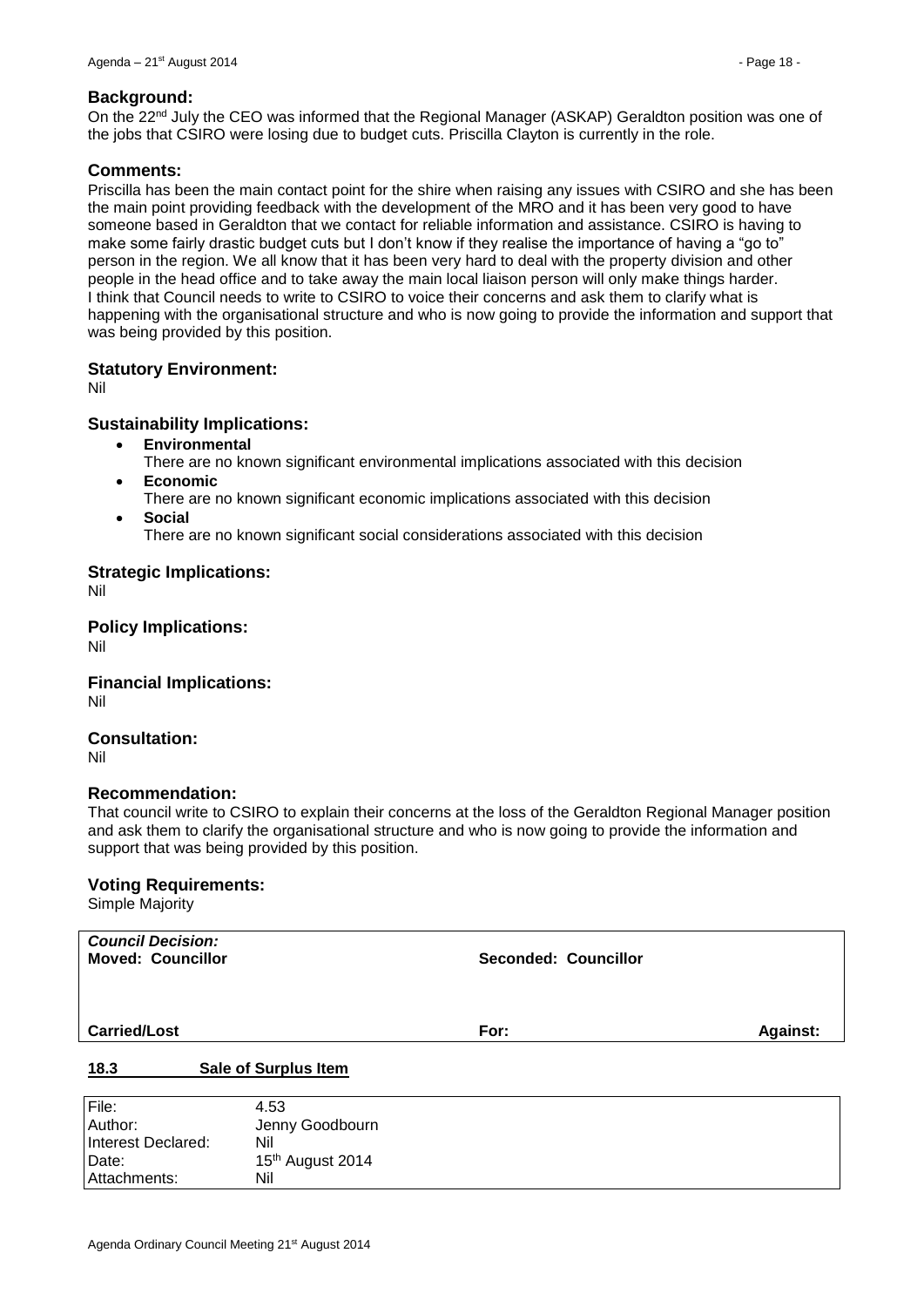## **Matter for Consideration:**

Disposal of the Apple IMAC Computer

#### **Background:**

At the March meeting, council considered a confidential item relating to goods returned to the Shire following conclusion of the CCC investigation into a former CEO.

Council decided to call a tender for the disposal of the Apple IMAC computer and Makita cordless radio. Tenders were advertised on the  $7<sup>th</sup>$  April and closed on the  $2<sup>nd</sup>$  May. No tenders were received. At the May meeting council resolved: *That council auction off the surplus items at the 2014 Polocrosse event. Any money raised to be used for community sporting equipment.*

#### **Comments:**

Unfortunately at the recent 2014 Polocrosse event we forgot about the auction until late on the Saturday and it was too late to organise it.

Council now need to decide what they want to do with the items.

We could either call another tender to see if there is any interest or we could wait until we have another event such as the Christmas Tree and auction them off as we were going to at the Polocrosse.

#### **Statutory Environment:**

Nil

## **Sustainability Implications:**

- **Environmental**
	- There are no known significant environmental implications associated with this decision
- **Economic**
	- There are no known significant economic implications associated with this decision
- **Social**

There are no known significant social considerations associated with this decision

**Strategic Implications:** Nil

**Policy Implications:** Nil

#### **Financial Implications:** Nil

**Consultation:**

Nil

# **Recommendation:**

To be determined.

# **Voting Requirements:**

Simple Majority

| <b>Council Decision:</b><br><b>Moved: Councillor</b> | <b>Seconded: Councillor</b> |                 |
|------------------------------------------------------|-----------------------------|-----------------|
| <b>Carried/Lost</b>                                  | For:                        | <b>Against:</b> |
|                                                      |                             |                 |

# <span id="page-18-0"></span>**19. NOTICE OF MOTION**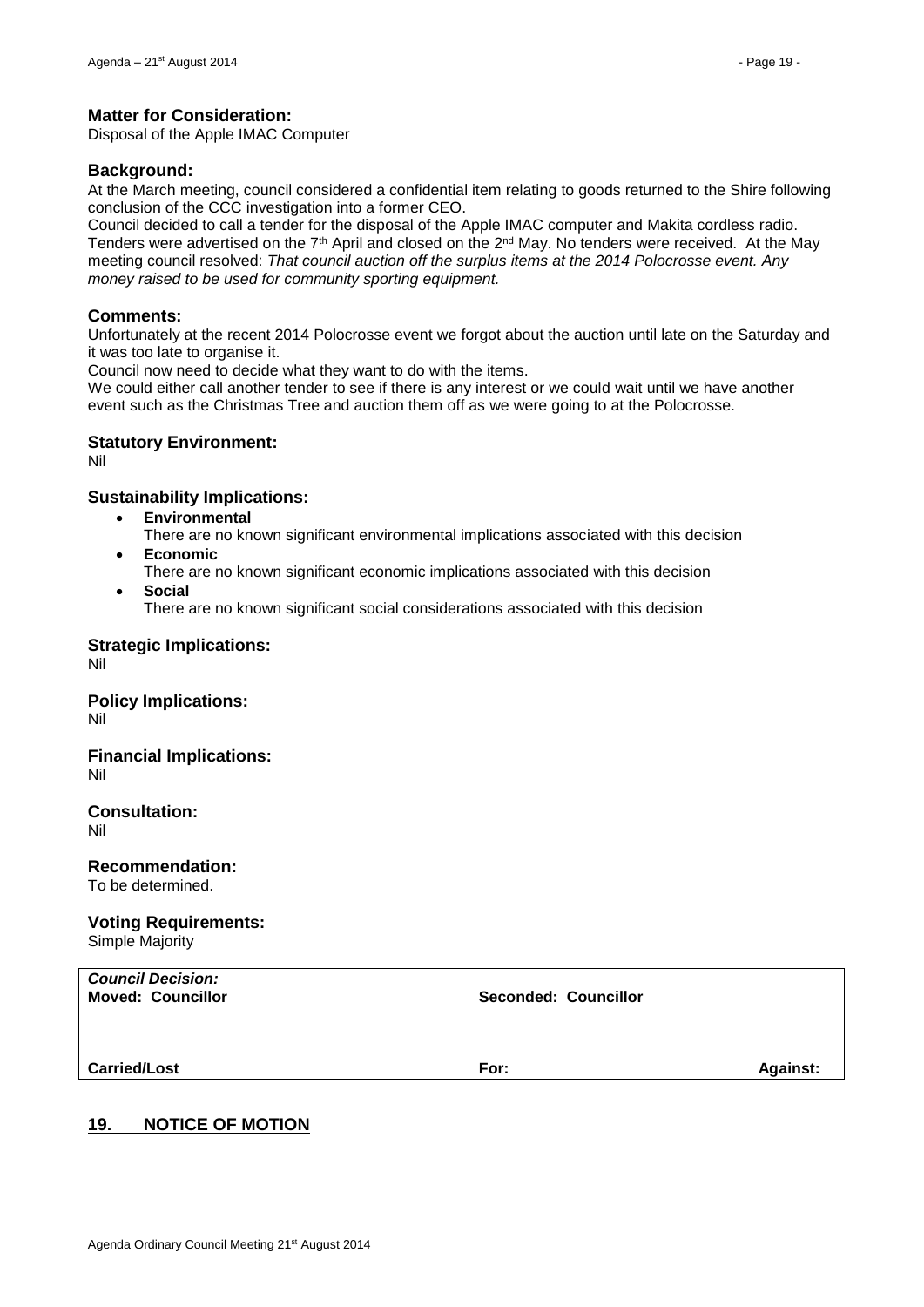# <span id="page-19-0"></span>**20. CEO ACTIVITY REPORT**

| Date       | <b>Activity</b>                                                                                                                                                                                                                                                                  |
|------------|----------------------------------------------------------------------------------------------------------------------------------------------------------------------------------------------------------------------------------------------------------------------------------|
| <b>CEO</b> |                                                                                                                                                                                                                                                                                  |
| 16/7/2014  | Worked with Brian Wundenberg to review tenders received for flood damage                                                                                                                                                                                                         |
| 16/7/2014  | Visit from Phil Crosby, and Bret Hiscock and Wilfredo from CSIRO. Bret taking over from<br>Shaun Amy wanted to introduce himself.                                                                                                                                                |
| 21/7/2014  | CEO off work with the flu                                                                                                                                                                                                                                                        |
| 24/7/2014  | Visit from TidyTowns judges - with Trevor Hipper we took them around the settlement and<br>viewed the areas we had entered including the botanic walk, the fire pits and the new tip.<br>After that Trevor and the CEO's husband took them to the Erabiddy BBQ and the cemetery. |
| 24/7/2014  | Quotes called for the supply and erection of a verandah, carport and decking for the new<br>shire house.                                                                                                                                                                         |
| 28/7/2004  | MEG meeting in Geraldton- presentations from Canine Control, GMML, LGIS Health &<br>Wellbeing Programme, MWDC on the Regional blueprint and Tourism Strategy and Jonelle<br>Tyson SEMC re LEMAC's.                                                                               |
| 28/7/2014  | Whilst in Geraldton call from Shire works supervisor to advise problem with ULP underground<br>tank - fuel has leaked out since delivery last week.                                                                                                                              |
| 30/7/2014  | Spoke with Fuel Fix and Petro Industrial re ULP tank and getting new above ground tank.                                                                                                                                                                                          |
| 30/07/2014 | Teleconference with council to discuss flood damage works, community gen set problems,<br>ULP tank problem and bulldozer repairs.                                                                                                                                                |
| 30/07/2014 | Teleconference Plant Working Group meeting - discussion on new works supervisors ute.                                                                                                                                                                                            |
| 1/8/2014   | Discussion with Phil Swain and Dan the Plumber regarding the leach drains and septic<br>installation at the new house.                                                                                                                                                           |
| 4&5/8/2014 | CEO in Geraldton after her husband had been RFDS evacuated on the Sunday following a<br>fall.                                                                                                                                                                                    |
| 6/8/2014   | Issued tender for Freight services to Murchison                                                                                                                                                                                                                                  |
| 8/8/2014   | Meeting with museum caretakers - information sign being painted based on one developed<br>by Amanda last year.                                                                                                                                                                   |
| 8/8/2014   | Meeting with Peter Smith of Canine Control                                                                                                                                                                                                                                       |
| 8/8/2014   | Further discussion with Petro Industrial regarding new ULP tank requirements.                                                                                                                                                                                                    |
| 11/8/2014  | With works supervisor travelled to Ballinyoo Bridge for discussion with Lachlan Miller who is<br>undertaking a safety audit as part of the engineering design.                                                                                                                   |
| 12/8/2014  | Rhino Tanks on site to construct new community water tank                                                                                                                                                                                                                        |
| 13/8/2014  | Tenders called for lawn bowls and laundry and accommodation units per CLGF grant                                                                                                                                                                                                 |
| 13/8/2014  | CEO off work with the flu                                                                                                                                                                                                                                                        |
| 14/8/2014  | Discussion with Simon Wilkes re LPS&S                                                                                                                                                                                                                                            |

## **Recommendation:**

That the CEO's Activity Report be accepted.

# **Voting Requirements:**

Simple Majority

| <b>Against:</b><br>For: |
|-------------------------|
|                         |
|                         |